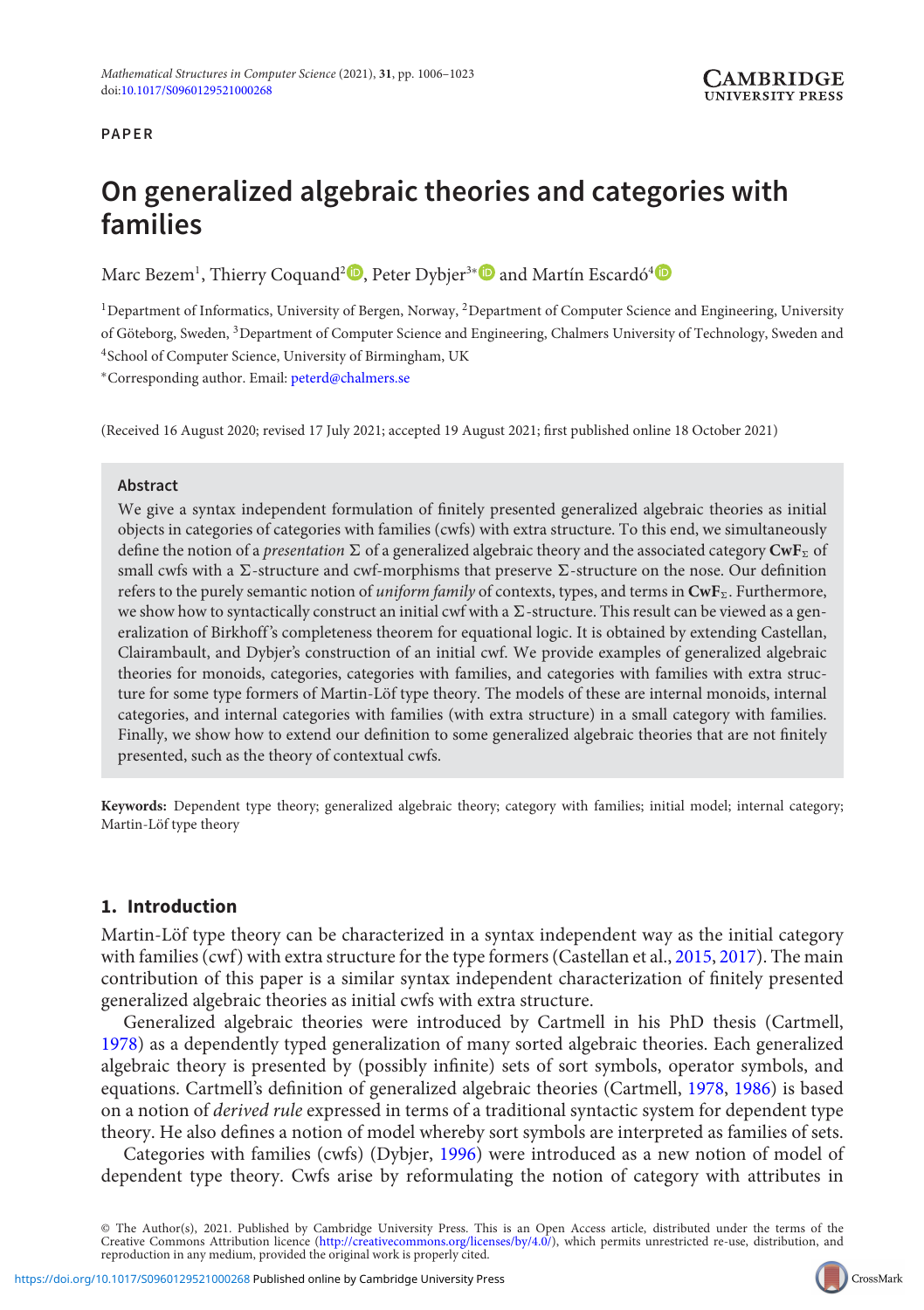Martin Hofmann's sense (Hofmann, [1994](#page-16-5)). The key point is that cwfs arise as models of a certain generalized algebraic theory closely related to Martin-Löf 's substitution calculus (Martin-Löf, [1992\)](#page-16-6). As such the notion of cwf becomes a useful intermediary between traditional syntactic systems for dependent type theory and a variety of categorical notions of model.

The generalized algebraic theory of cwfs can be seen as a kind of idealized formal system for dependent type theory. In contrast to Martin-Löf 's substitution calculus and other syntactic systems for dependent type theory, it is *not* formulated in terms of grammars and inference rules for the forms of judgment of type theory. Instead it is formulated in terms of the sort symbols (corresponding to the judgment forms), operator symbols (corresponding to the formation, introduction, and elimination rules), and equations (corresponding to the equality rules for the type formers) of the generalized algebraic theory. Some of the general reasoning (about equality, substitution, and assumptions) is taken care of by the underlying infrastructure of dependent types. This makes it possible to abstract away from details in the formulation of grammars and inference rules.

In this paper, we explore the interdependence between generalized algebraic theories and cwfs. We already explained that cwfs can be defined as models of a generalized algebraic theory. In the other direction, the notion of generalized algebraic theory relies on the notion of cwf, in the sense that the latter models the underlying infrastructure of dependent types.

Our development can be formulated in a constructive set theory, as described for instance by Aczel [\(1978,](#page-16-7) [1998\)](#page-16-8), although the set theory we use for formulating the notion of cwf with a  $\Sigma$ structure is probably much weaker. In the general theory, we need to distinguish between small and large sets, and hence we assume that our set theory comes with a Grothendieck universe V of *small sets*. Furthermore, in order to give examples of small cwfs with internal monoids, categories and cwfs, we shall assume two more Grothendieck universes V' and V", where  $V'' \in V' \in V$ .

#### *Plan of the paper*

In Section [2,](#page-2-0) we recall the definition of the category **CwF** of small cwfs and morphisms preserving cwf-structure on the nose. Section [3](#page-4-0) contains our main definition of a syntax independent notion of presentation  $\Sigma$  of a generalized algebraic theory and the category  $\pmb{\text{CwF}}_\Sigma$  of small cwfs with a  $\Sigma$ -structure. In Section [4,](#page-6-0) we construct an initial object  $\mathcal{T}_{\Sigma}$  in **CwF**<sub> $\Sigma$ </sub>. In Section [5](#page-8-0) we show several examples of generalized algebraic theories: for monoids, categories, cwfs, and cwfs with extra structure for  $\Pi$ -types, a type of natural numbers, and a universe. We point out that small cwfs with extra structure for generalized algebraic theories of monoids, categories, and cwfs have an internal monoid, internal category, and internal cwf, respectively. We also sketch how to extend our approach to some countably presented generalized algebraic theories and show the example of contextual cwfs, a variant of Cartmell's contextual categories (Cartmell, [1978](#page-16-2), [1986](#page-16-3)). Finally, in Section [6,](#page-15-0) we discuss related work with connections to Voevodsky's initiality conjecture (Voevodsky, [2017](#page-17-0)) and to Altenkirch and Kaposi's quotient inductive-inductive types (Altenkirch and Kaposi, [2016\)](#page-16-9).

#### *Remarks on terminology and notation*

Like Cartmell, we have chosen to use the term *sort symbol* from many-sorted universal algebra. However, in our semantic notion of presentation sort symbols are interpreted by *type families* in a cwf. A cwf consists of a base category where the objects are (semantic) contexts and the morphisms are (semantic) substitutions. Moreover, we have a family-valued presheaf mapping contexts to families of (semantic) terms indexed by (semantic) types. Thus, the reader should be aware of the mismatch between the word *sort* from universal algebra and the word *type* in the cwf semantics.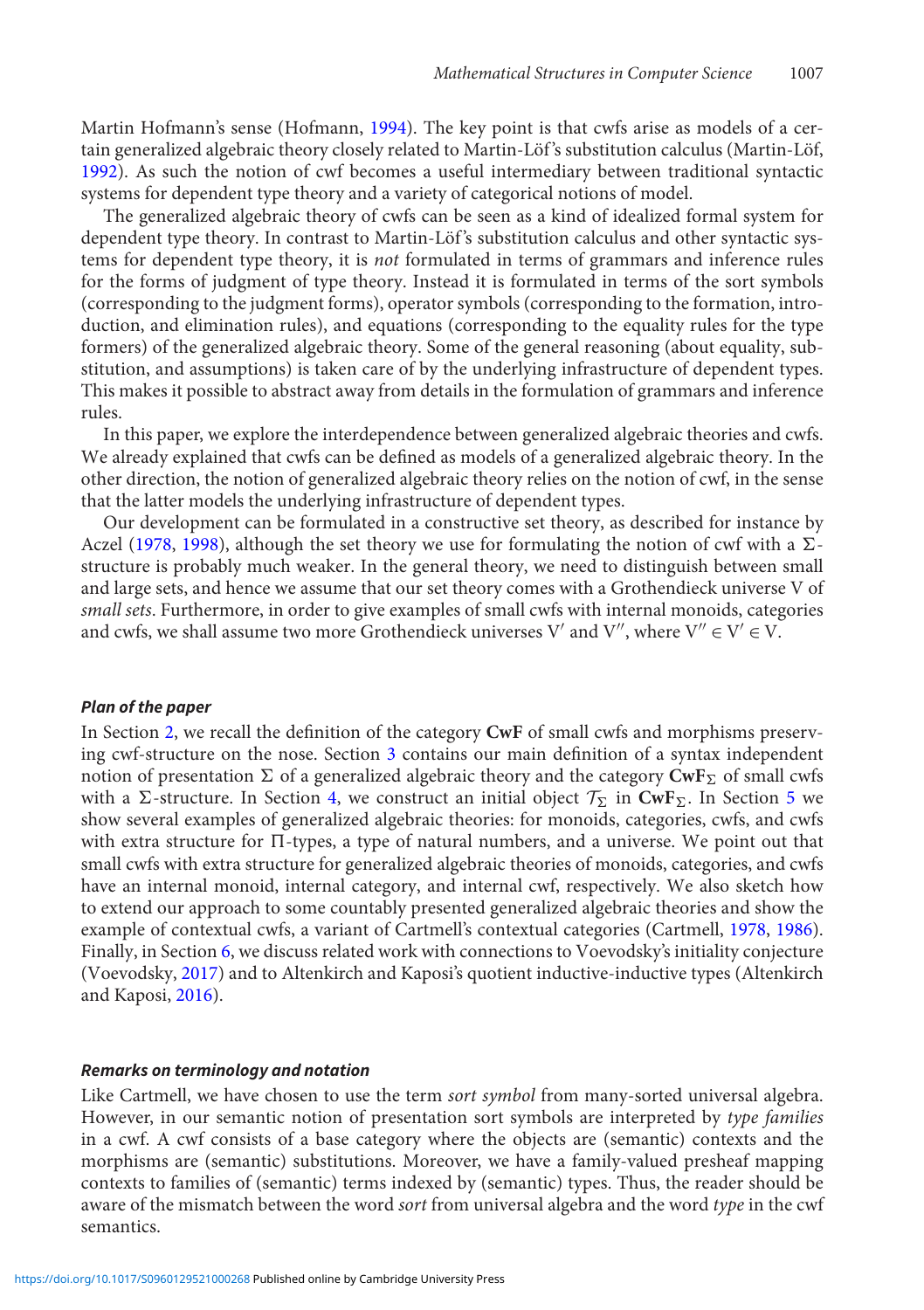Another possible source of confusion is that cwfs appear on two different levels. In Section [2,](#page-2-0) we recall the definition of cwf in set-theoretic metalanguage, where we use Ty to denote the family of types indexed by contexts and Tm to denote the family of terms indexed by contexts and types. This notion of cwf is then used to define the semantic notions of presentation and category of models of a generalized algebraic theory. Then in Section [5.3,](#page-11-0) we define the generalized algebraic theory of cwfs. This generalized algebraic theory has sort symbols ty for *internal types* and tm for *internal terms* using lower case to highlight the difference from Ty and Tm in the model cwf.

Furthermore, we often use the same notation both on the semantic and the syntactic level. For example, in Section [3,](#page-4-0) where we are syntax independent, we use the same letter *S* as in Section [4,](#page-6-0) where we syntactically construct the initial model.

As emphasized by Voevodsky [\(2017\)](#page-17-0), we study structures invariant under *isomorphisms* and not under *equivalences*, and it is actually misleading to call them "category" (and this is why Voevodsky used the term "*C*-system" for what Cartmell called "contextual category"). As he also noticed, this important distinction between categories and notions invariant under isomorphisms becomes precise in the setting of univalent foundations where not all collections of objects are constructed from sets.

#### *To the memory of Martin Hofmann*

We have written this paper to honour the memory of Martin Hofmann. The topic is categorical models of dependent type theory, an area that Martin made seminal contributions to. In particular, he did much to clarify the relationship between intensional and extensional type theory. His thesis was the first investigation of the setoid model (Hofmann, [1997\)](#page-16-10). His and Streicher's groupoid model (Hofmann and Streicher, [1994\)](#page-16-11) refutes uniqueness of identity proofs and identity reflection, the two rules that separate extensional from intensional type theory. The groupoid model also validates the principle of universe extensionality, a special case of Voevodsky's univalence axiom. As a consequence, this work is a forerunner to Voevodsky's univalent foundations.

Other notable contributions to dependent type theory include the interpretation of extensional type theory in locally cartesian closed categories (Curien et al., [2014;](#page-16-12) Hofmann, [1994\)](#page-16-5), the use of a presheaf model to prove that the Logical Framework version of Martin-Löf type theory is a conservative extension of the original version (Hofmann, [1996](#page-16-13)), and a method for eliminating extensional identity types (Hofmann, [1995\)](#page-16-14). Martin also wrote a widely read introduction to the syntax and semantics of dependent types (Hofmann, [1996](#page-16-13)).

Martin was an extremely gifted and generous person, many researchers have benefited from his collaboration. He is truly missed.

#### <span id="page-2-0"></span>**2. Categories with Families**

**Definition 1.** *Fam is a category whose objects are set-indexed families of sets* (*Ux*)*x*∈*X. A morphism of Fam* with source  $(U_x)_{x\in X}$  and target  $(V_y)_{y\in Y}$  consists of a re-indexing function  $f: X \to Y$  together *with a family*  $(g_x)_{x \in X}$  *of functions*  $g_x : U_x \to V_{f(x)}$ *.* 

The next step is to define the category **CwF**. We split this definition in two: first the objects, which are called *categories with families*, in Definition [2,](#page-3-0) and then the morphisms in Definition [3.](#page-3-1) Since **CwF** has been developed as a categorical framework for the semantics of type theory, much of the terminology (contexts, substitutions, types, terms) refers to the syntax of type theory, suggesting the intended interpretation of this syntax in the so-called **CwF**-semantics.

The main novelty of this paper is to use **CwF** as a framework for defining a notion of finitely presented generalized algebraic theory. Contexts, substitutions, types, and terms also make sense in relation to generalized algebraic theories.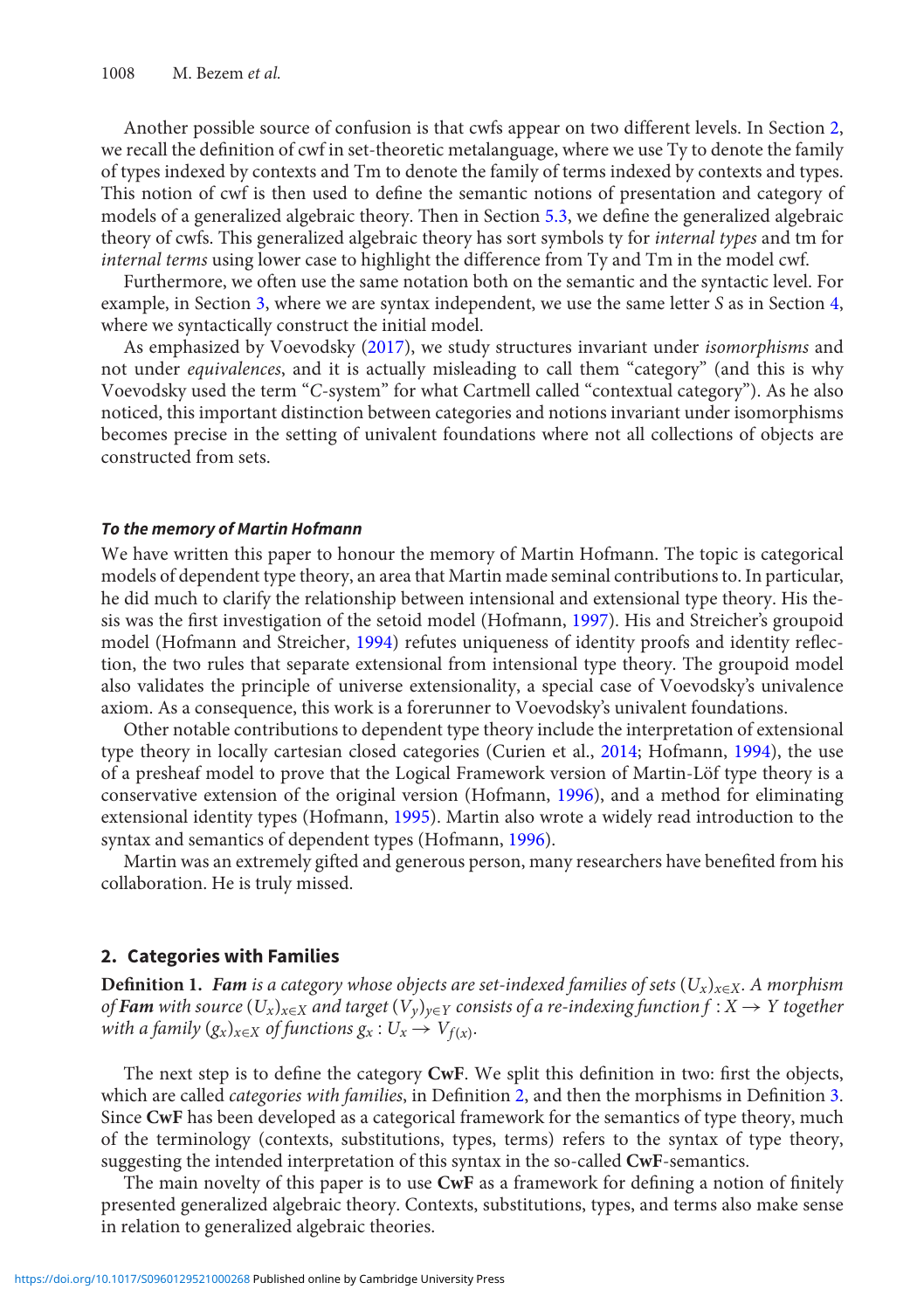<span id="page-3-0"></span>**Definition 2.** *A category with families (cwf) consists of the following data:*

- − *A category C;*
- $-$  *A* **Fam**-valued presheaf on C, that is, a functor  $T: C^{op} \rightarrow$  **Fam**;
- $-$  *A terminal object*  $1 \in C$ *, and unique maps*  $\langle \rangle_{\Gamma} \in C(\Gamma, 1)$  *for all objects*  $\Gamma$  *of*  $C$ *;*
- − *Operations* . , *\_*, *\_*, *p and q explained in the following paragraphs. These four operations and their associated equations are referred to as* context comprehension*.*

*We let*  $\Gamma$ ,  $\Delta$ , ... *range over objects of C*, *and refer to them as contexts. We let*  $\delta$ ,  $\gamma$ , ... *range over morphisms, and refer to them as* substitutions*. We refer to* 1 *as the* empty *context; the terminal maps*  $\langle \rangle_{\Gamma}$  *represent the empty substitutions.* 

*If*  $T(\Gamma) = (U_x)_{x \in X}$ , we write  $T\gamma(\Gamma)$  for the set X. We call the elements of  $T\gamma(\Gamma)$  types in context  $\Gamma$ *, and let A, B, C range over such types. Furthermore, for A* ∈  $T$ y( $\Gamma$ *), we write*  $Tm(\Gamma, A)$  *for the set*  $U_A$  *and call the elements of Tm*( $\Gamma$ , *A*) terms of type *A* in context  $\Gamma$ .

*For*  $\gamma : \Delta \to \Gamma$ , the functorial action of T yields a morphism

 $T(\gamma) \in \text{Fam} \left( (Tm(\Gamma, A))_{A \in Ty(\Gamma)}, (Tm(\Delta, B))_{B \in Ty(\Delta)} \right)$ 

*consisting of a reindexing function*  $[\gamma] : Ty(\Gamma) \to Ty(\Delta)$  *referred to as substitution in types, and for each*  $A \in Ty(\Gamma)$  *a function*  $[y] : Tm(\Gamma, A) \to Tm(\Delta, A[y])$ *, referred to as substitution* in terms*.*

*Now we turn to the explanation of the operations*  $\cdot$ ,  $\langle \_ \rangle$ , *p*, *q*. Given  $\Gamma \in \mathcal{C}$ ,  $A \in Ty(\Gamma)$ ,  $\gamma$ :  $\Delta \rightarrow \Gamma$ *, and a*  $\in Tm(\Delta, A[\gamma])$ *, we have* 

 $\Gamma.A \in \mathcal{C}$   $p_{\Gamma A} : \Gamma.A \to \Gamma$   $q_{\Gamma A} \in \text{Im}(\Gamma.A, A[p_{\Gamma A}])$   $\langle \gamma, a \rangle_A : \Delta \to \Gamma.A.$ 

*We call*  $\Gamma$ *.A the extended context and*  $\langle \gamma, a \rangle_A$  *the extended substitution.* 

*The operations* .,  $\langle \_ \rangle$ , *p*, *q satisfy the following universal property:*  $\langle \gamma, a \rangle$  *A is the unique substitution satisfying*

$$
p_{\Gamma,A} \circ \langle \gamma, a \rangle_A = \gamma \quad \text{and} \quad q_{\Gamma,A}[\langle \gamma, a \rangle_A] = a \, .
$$

*We refer (colloquially) to p as the* first projection*, and to q as the* second projection*. Note that the first equation implies that*  $Tm(\Delta, A[p_{\Gamma,A}](\gamma, a)) = Tm(\Delta, A[\gamma])$  *so that*  $q_{\Gamma,A}(\gamma, a)$  *and a are elements of the same set. Here and below, subscripts are omitted from* . , *\_*, *\_*, *p*, *q when they can be reconstructed from the context (no pun intended). (End Definition [2.](#page-3-0))*

A cwf is thus a structure  $(C, 1, \langle \rangle, T, \ldots, \langle \rangle, T)$ , p, q), subject to equations, for the category and the presheaf, and universal properties, formulated purely equationally, for the terminal object and for context comprehension. The morphisms to be defined next preserve this structure, even in a strict way, "on the nose". We often shorten the notation of a cwf to  $(C, T)$ , or even just C, leaving the remaining structure implicit.

If V is a Grothendieck universe, then  $Set_V$  is the cwf where C is the category of V-small sets and functions,  $Ty(\Gamma) = V$  and  $Tm(\Gamma, A) = \Gamma \rightarrow A$ .

<span id="page-3-1"></span>**Definition 3.** *A* (strict) cwf-morphism *F* between cwfs (*C*,  $T_C$ ) and (*D*,  $T_D$ ) *consists of* 

- $-$  *A functor*  $F_{\text{fun}}$  :  $C \rightarrow \mathcal{D}$ ;
- $-$  *A natural transformation*  $F_{\text{nat}}$  :  $T_{\mathcal{C}} \Rightarrow (T_{\mathcal{D}} \circ F_{\text{fun}}^{op})$ ;
- $-$  *The terminal object is preserved on the nose:*  $F_{\text{fun}}(1_C) = 1_D$ ;
- − *Context comprehension is preserved on the nose, see below.*

*Since F*nat *is a natural transformation between Fam-valued presheaves, F*nat *has a component for any object*  $\Gamma$  *of C, and these components are morphisms in Fam(* $T_C(\Gamma)$ *,*  $T_D(F_{\text{fun}}(\Gamma)))$ *). Recall that*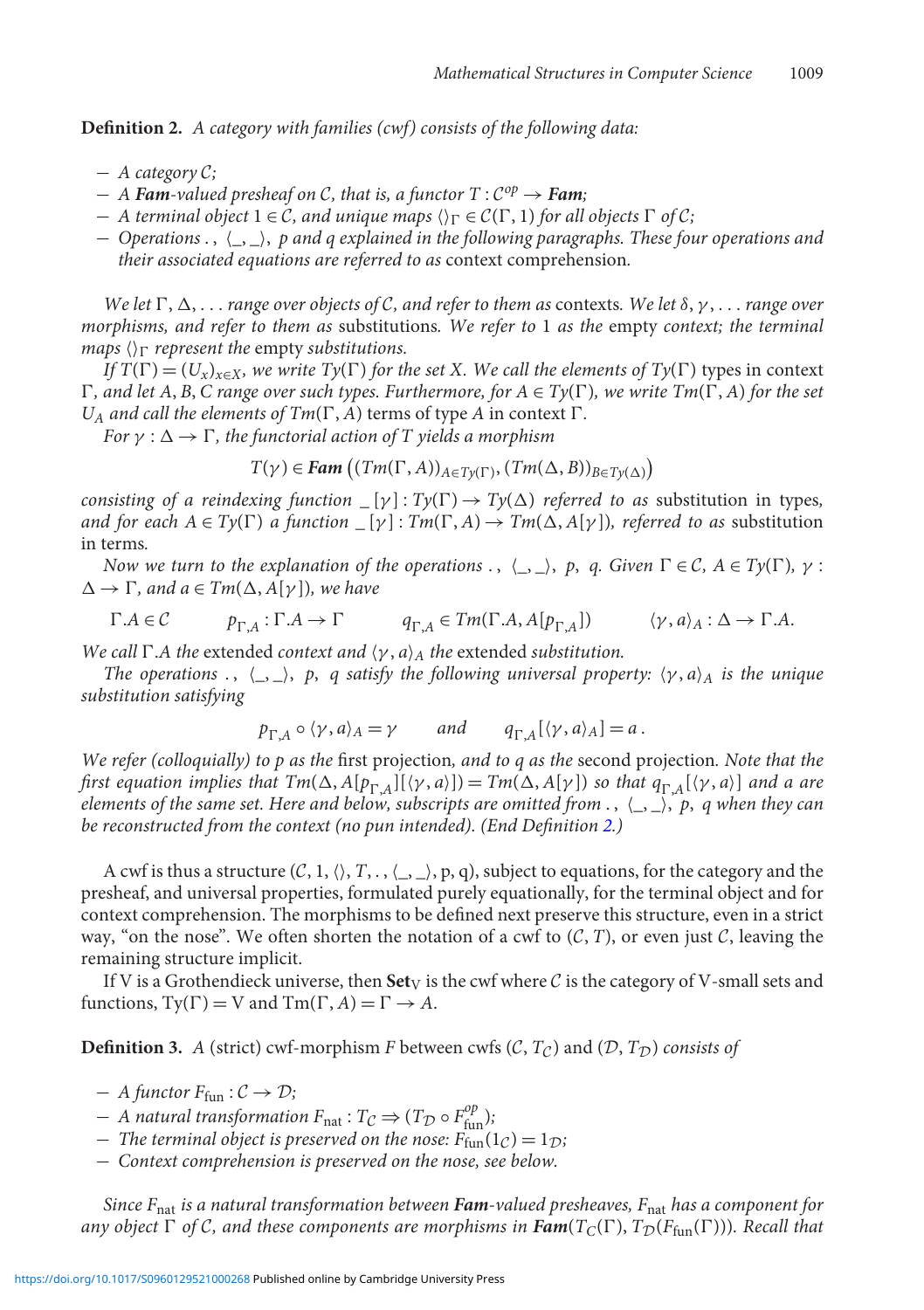*morphisms in Fam consist of a reindexing function and a family of functions. It is convenient to denote F*fun*, all reindexing functions, as well as all members of the families of functions, simply by F. Thus, we have*  $F(A) \in Ty_D(F(\Gamma))$  *and*  $F(a) \in Tm_D(F(\Gamma), F(A))$ *, for all*  $\Gamma$  *and*  $A \in Ty_C(\Gamma)$  *and*  $a \in Tm_{\mathcal{C}}(\Gamma, A)$ .

*Naturality of F<sub>nat</sub> amounts to preservation of substitution, i.e., for all*  $\gamma : \Delta \to \Gamma$  *in C, we have* 

$$
F(A[\gamma]) = F(A)[F(\gamma)] \qquad F(a[\gamma]) = F(a)[F(\gamma)].
$$

*Last but not least, we turn to the preservation of context comprehension on the nose, and require*

$$
F(\Gamma.A) = F(\Gamma).F(A) \qquad F(p_{\Gamma,A}) = p_{F(\Gamma).F(A)} \qquad F(q_{\Gamma,A}) = q_{F(\Gamma).F(A)}.
$$

*Note that the universal property implies that*  $F(\langle \gamma, a \rangle) = \langle F(\gamma), F(a) \rangle$ . The same is true for the *terminal maps:*  $F(\langle \rangle_{\Gamma}) = \langle \rangle_{F(\Gamma)}$ . *(End Definition [3.](#page-3-1))* 

V-small cwfs with strict cwfs-morphisms form a category, written **CwF**. If  $V' \in V$  is another Grothendieck universe, then Set<sub>V'</sub> is a V-small cwf.

### <span id="page-4-0"></span>**3. Presentations and Models of Generalized Algebraic Theories**

In universal algebra one has the notion of a *signature*, which consists of a set of sort symbols and a set of typed operator symbols. Using the vocabulary of the signature one then specifies the set of equational axioms.

For generalized algebraic theories, the situation is more complicated. First, sorts may depend on other sorts and even on operators, so that sorts and operators cannot be presented as two separated sets. Even more so, sorts and operators may depend on equations to be well-typed, so that separation of these three syntactic categories is not possible. We give an example of the interdependency in the next paragraph, more examples can be found in Section [5.](#page-8-0)

For readability, we give this example in the language of type theory. Consider a sort *X* with two operators  $x_0$ : *X* and  $x_1$ : *X* and an axiom  $x_0 = x_1$ , all in the empty context. Consider now a sort *Y*(*x*) in the context *x* : *X*, and a sort *Z*(*y*, *y*<sup> $\prime$ </sup>) in the context *y* : *Y*(*x*<sub>0</sub>), *y*<sup> $\prime$ </sup> : *Y*(*x*<sub>1</sub>). Finally, consider a sort  $W(y, z)$  in the context  $y: Y(x_0), z: Z(y, y)$ . The sort  $W(y, z)$  is only well-typed since  $x_0 = x_1$ . The same is true for an operator  $w(y, z)$ :  $W(y, z)$  in the same context as  $W(y, z)$ . The equation  $x_0 = x_1$  could come after the sorts *Y*(*x*) and *Z*(*y*, *y*<sup> $\prime$ </sup>), but has to come before *W*(*y*, *z*).

For reasons mentioned above, we need a more general notion than that of signature in universal algebra, encompassing not only the types of the sort and operator symbols but also the equations. We call this notion the *presentation* of a generalized algebraic theory, or presentation for short. It is nontrivial to define what a presentation is and how it presents a generalized algebraic theory. This requires several steps.

We first define the notion of a presentation  $\Sigma$  and the associated category  $\mathbf{CwF}_{\Sigma}$  of V-small cwfs with a  $\Sigma$ -structure. Each object of  $\mathbf{CwF}_{\Sigma}$  is a V-small cwf with extra structure and each morphism is a cwf-morphism preserving  $\Sigma$ -structure. For this definition, we will need the following auxiliary notions.

A *uniform family of contexts* is a family  $\Gamma = (\Gamma_C)$  with  $\Gamma_C$  a context in *C* for each  $C \in \text{CwF}_\Sigma$ , such that  $F(\Gamma_C) = \Gamma_D$  for all morphisms  $F \in \text{CwF}_{\Sigma}(\mathcal{C}, \mathcal{D})$ . If  $\Gamma$  is such a family, a *uniform family of types* over  $\Gamma$  is a family of types  $A = (A_C)$  with  $A_C$  a type over  $\Gamma_C$  and  $F(A_C) = A_D$  for all morphisms  $F \in \text{CwF}_{\Sigma}(\mathcal{C}, \mathcal{D})$ . Finally, given  $\Gamma$  and *A*, a *uniform family of terms* is a family of terms  $a = (a_C)$  with  $a_C \in \text{Im}_C(\Gamma_C, A_C)$  such that  $F(a_C) = a_D$  for all morphisms  $F \in \text{CwF}_\Sigma(\mathcal{C}, \mathcal{D})$ .

**Remark 1.** Uniform families appear in Freyd's proof of the adjoint functor theorem (Freyd, [1964\)](#page-16-15), in Reynolds' [\(1984\)](#page-17-1) and Reynolds and Plotkin's construction (Reynolds and Plotkin, [1993](#page-17-2)) of an initial algebra for an endofunctor from an impredicative encoding of an inductive type, and in Awodey et al. [\(2018](#page-16-16)) construction of an impredicative encoding of a higher inductive type. The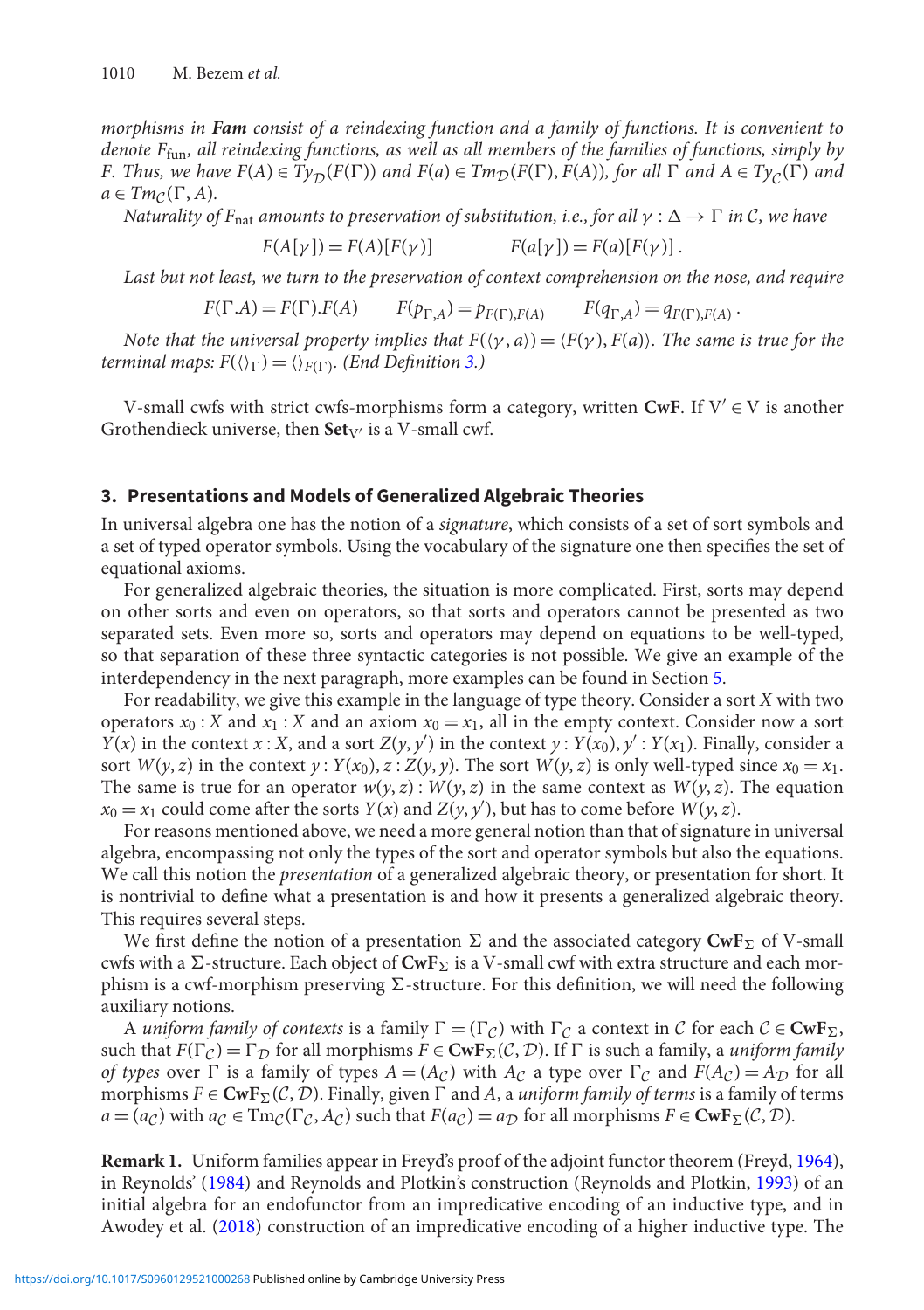common idea in these works is to first construct a weakly initial object and then the initial object is obtained by taking uniform families.

<span id="page-5-0"></span> $\bf{Definition~4.~}$  We define the notion of a presentation  $\Sigma$  and the category  $\bf{CwF_\Sigma}$  of cwfs with a  $\Sigma$ structure and cwf-morphisms that preserve  $\Sigma$ -structure. The definition is by induction on the length of Σ. We have the following base case:

**The empty presentation.** The only presentation of length zero is the empty one Ø. We let  $\text{CwF}_{\emptyset} =$ **CwF***.*

Assume now that we have defined a presentation  $\Sigma$  of length n and the associated category  $\mathbf{CwF}_{\Sigma}.$ *Then we define*  $\Sigma'$  *of length n* + 1 *and the associated category*  $\text{CwF}_{\Sigma'}$ *, where*  $\Sigma'$  *is obtained from*  $\Sigma$ *by adding a new sort symbol, or a new operator symbol, or a new equation, as follows.*

- **Adding a sort symbol.** Let  $\Gamma = (\Gamma_C)$  be a uniform family of contexts indexed by  $C \in \text{CwF}_\Sigma$ . Then we can extend  $\Sigma$  with a new sort symbol S relative to  $\Gamma$ , to obtain the generalized  $a$ *lgebraic theory*  $\Sigma' = (\Sigma, (\Gamma, S))$ *. The objects of*  $CwF_{\Sigma'}$  *are pairs*  $(C, S_C)$ *, where C is an object of*  $\mathbf{CwF}_{\Sigma}$  *and*  $S_{\mathcal{C}} \in T_{\mathcal{Y}_{\mathcal{C}}}(\Gamma_{\mathcal{C}})$ *. A morphism in*  $\mathbf{CwF}_{\Sigma'}((\mathcal{C}, S_{\mathcal{C}}), (\mathcal{D}, S_{\mathcal{D}}))$  *is a morphism*  $F \in \text{CwF}_{\Sigma}(\mathcal{C}, \mathcal{D})$  *such that*  $F(\mathcal{S}_{\mathcal{C}}) = \mathcal{S}_{\mathcal{D}}$ .
- **Adding an operator symbol.** *If is a uniform family of contexts and A a uniform family of types* over  $\Gamma$ , then we can extend  $\Sigma$  with a new operator symbol f relative to  $\Gamma$  and A, to obtain the *generalized algebraic theory*  $\Sigma' = (\Sigma, (\Gamma, A, f))$ *. An object of*  $CwF_{\Sigma'}$  *is a pair*  $(C, f_C)$  *where C is an object in*  $\text{CwF}_{\Sigma}$  *and*  $f_{\mathcal{C}} \in \text{Im}_{\mathcal{C}}(\Gamma_{\mathcal{C}}, A_{\mathcal{C}})$ *. A morphism in*  $\text{CwF}_{\Sigma'}((\mathcal{C}, f_{\mathcal{C}}), (\mathcal{D}, f_{\mathcal{D}}))$  *is a morphism*  $F \in \text{CwF}_{\Sigma}(\mathcal{C}, \mathcal{D})$  *such that*  $F(f_{\mathcal{C}}) = f_{\mathcal{D}}$ *.*
- **Adding an equation.** If  $\Gamma$  is a uniform family of contexts, A is a uniform family of types over  $\Gamma$ and a,  $a'$  are uniform families of terms in A, then we can extend  $\sum$  with a new equation  $a = a'$ *relative to*  $\Gamma$  *and*  $A$ *, to obtain the generalized algebraic theory*  $\Sigma' = (\Sigma, (\Gamma, A, a, a'))$ *. In this case,* **CwF**- *is a full subcategory of* **CwF**-*. An object C in* **CwF**- *is an object C of* **CwF**- *such that*  $a_{\mathcal{C}} = a'_{\mathcal{C}}$ *.*

This definition is *syntax independent*. In the next section, we show how to *syntactically* construct an *initial object*  $\mathcal{T}_{\Sigma}$  in  $\text{CwF}_{\Sigma}$  (for an arbitrary presentation  $\Sigma$ ) in terms of grammars and inference rules. A context in  $\mathcal{T}_{\Sigma}$  will be an equivalence class [ $\Gamma$ ] of raw contexts, and similarly for substitutions, types, and terms.

We refer to Section [5.1](#page-9-0) where we show a simple instance of this definition: a presentation  $\Sigma$  of internal monoids and its associated category of models  $\mathbf{CwF}_{\Sigma}$  of cwfs with an internal monoid. We also show how to construct the initial cwf  $\mathcal{T}_\Sigma$  with an internal monoid.

**Remark 2.** There is a bijective correspondence between contexts in  $\mathcal{T}_{\Sigma}$  and uniform families of contexts indexed by  $C \in \text{CwF}_{\Sigma}$ . To each context  $[\Gamma]$  in  $\mathcal{T}_{\Sigma}$ , we associate the uniform family  $(\llbracket [\Gamma] \rrbracket_C)$  where  $\llbracket - \rrbracket_C$  is the unique morphism from  $\mathcal{T}_\Sigma$  to *C*. To each family  $(\Gamma_C)$  indexed by  $C \in \text{CwF}_\Sigma$  we associate the context  $\Gamma_{\mathcal{T}_\Sigma}$  in  $\mathcal{T}_\Sigma$ . Moreover,  $[\![\Gamma]\!]_{\mathcal{T}_\Sigma} = [\Gamma]$  since  $\mathcal{T}_\Sigma$  is initial, and  $[\![\mathsf{T}_{\mathcal{T}_{\Sigma}}]\!]$ *C* =  $\Gamma$ *C* because of uniformity and since  $[\![\mathsf{-}]\!]$ *C* is a morphism in **CwF**<sub> $\Sigma$ </sub>. For similar reasons, there are bijective correspondences between types and terms in  $\mathcal{T}_\Sigma$  and uniform families of types and terms.

 ${\bf Remark~3.}\,$  Note that in general a presentation  $\Sigma$  is a large set, since uniform families over  ${\bf CwF_\Sigma}$ are. However, because of the bijective correspondence these uniform families can be replaced by contexts, types, and terms in  $\mathcal{T}_\Sigma.$  This replacement will turn the semantic  $\Sigma$  into a small syntactic version.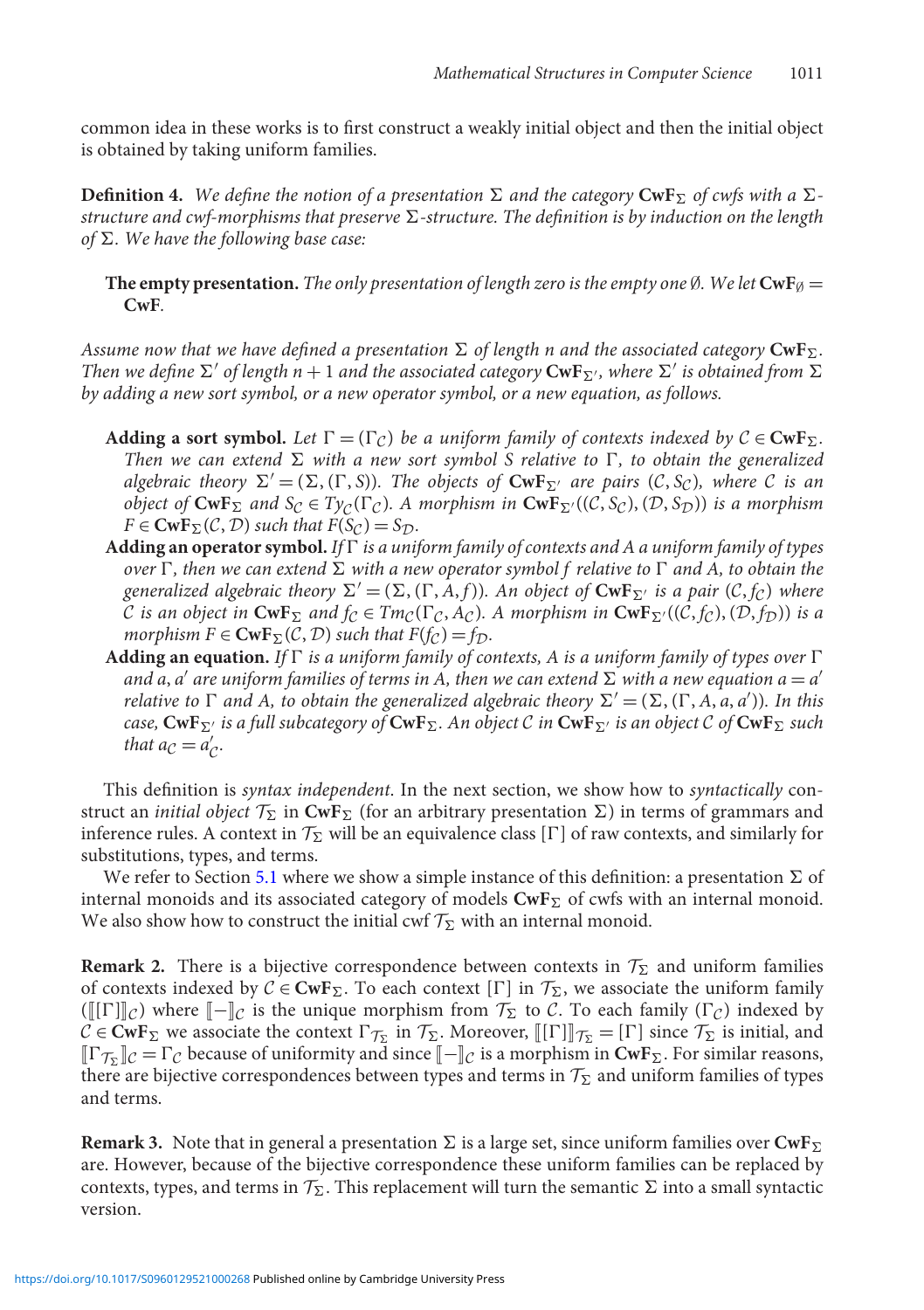**Remark 4.** Cartmell's notion of generalized algebraic theory (Cartmell, [1978,](#page-16-2) [1986](#page-16-3)) also makes it possible to stipulate equations between type expressions. However, none of our examples makes use of this extra generality. In particular, in Section [5,](#page-8-0) we present the generalized algebraic theory of cwfs with extra structure for N,  $\Pi$  and a first universe  $U_0$  without needing type equations. The reason is that equations between types become equations between terms in our rendering of dependent type theory as a generalized algebraic theory. See Remark [7](#page-14-0) in Section [5.6](#page-14-1) for more explanation.

Like Cartmell, we could consider generalized algebraic theories with type equations, but we prefer not to make such equations part of our notion.

# <span id="page-6-0"></span>**4. The Construction of an Initial Object in CwF***-*

In Section 3, we gave a *syntax independent specification* of a generalized algebraic theory as the initial object of the category  $\textbf{CwF}_\Sigma$  of models of a (semantic) presentation  $\Sigma.$  Now we show our main theorem: the *syntactic construction* of such an initial object  $\mathcal{T}_{\Sigma}$ . This construction is done in several steps. We first define the "raw" syntactic expressions. Then we define four families of partial equivalence relations (pers) over those raw expressions, corresponding to the four equality judgments. The term model  $\mathcal{T}_{\Sigma}$  is obtained by quotienting with these pers.

The following theorem can be viewed as a generalization of Birkhoff 's completeness theorem for equational logic (Birkhoff, [1935](#page-16-17)).

<span id="page-6-1"></span>**Theorem 1.** The category  $CwF_{\Sigma}$  has an initial object  $\mathcal{T}_{\Sigma}$ , for every presentation  $\Sigma$  of a generalized algebraic theory.

The construction of  $\mathcal{T}_{\Sigma}$  will be by induction on the construction of  $\Sigma$ . It is based on construction of initial cwfs in Castellan et al. [\(2015,](#page-16-0) [2017\)](#page-16-1) and we refer the reader to those papers for more details. Here we only provide a sketch and focus on how to extend the construction to  $\mathcal{T}_{\Sigma}$ .

For each  $\Sigma$  we will define the following.

- (1) A grammar for the *raw syntax*, that is, raw contexts in  $\text{Ctx}_{\Sigma}$ , raw substitutions in  $\text{Sub}_{\Sigma}$ , raw types in  $Ty_{\Sigma}$ , and raw terms in  $\texttt{Tm}_{\Sigma}$ .
- (2) A system of inference rules that generate four families of partial equivalence relations (pers) by a mutual inductive definition:

$$
\Gamma = \Gamma' \vdash_{\Sigma} \qquad \Gamma \vdash_{\Sigma} A = A' \qquad \Delta \vdash_{\Sigma} \gamma = \gamma' : \Gamma \qquad \Gamma \vdash_{\Sigma} a = a' : A
$$

where  $\Gamma$ ,  $\Gamma' \in \text{ctx}_\Sigma$ ,  $\gamma$ ,  $\gamma' \in \text{Sub}_\Sigma$ ,  $A$ ,  $A' \in \text{Ty}_\Sigma$ , and  $a, a' \in \text{Tw}_\Sigma$ . These pers define the valid equality judgments of a variable-free version of dependent type theory with explicit substitutions based on the cwf-combinators. The ordinary judgments will be defined as the reflexive instances of these equality judgments. For example,  $\Gamma \vdash_{\Sigma}$ , meaning that  $\Gamma$  is a valid context, is defined as the reflexive instance  $\Gamma = \Gamma \vdash_{\Sigma}$ .

- (3) A cwf  $\mathcal{T}_{\Sigma}$  is then constructed from the equivalence classes of derivable judgments. For example, the contexts in  $\mathcal{T}_{\Sigma}$  are equivalence classes  $[\Gamma]$ , such that  $\Gamma \vdash_{\Sigma}$ . We will show that  $\mathcal{T}_{\Sigma}$  is a cwf with a  $\Sigma$ -structure, that is, an object of  $\text{CwF}_{\Sigma}$ .
- (4) A  $CwF_{\Sigma}$ -morphism  $[-]: \mathcal{T}_{\Sigma} \to \mathcal{C}$  for every  $\mathcal{C} \in CwF_{\Sigma}$ . This is the *interpretation morphism*. This morphism is a partial function defined by induction on the raw syntax, that (whenever it is defined) maps raw contexts to contexts in  $C$ , raw substitutions to substitutions in *C*, raw types to types in *C*, and raw terms to terms in *C*. We show that these partial functions preserve the partial equivalence relations so that we can define the interpretation morphism on the equivalence classes. Finally we show that it indeed is a  $\mathbf{CwF}_{\Sigma}\text{-morphism}$ and the unique such into *C*.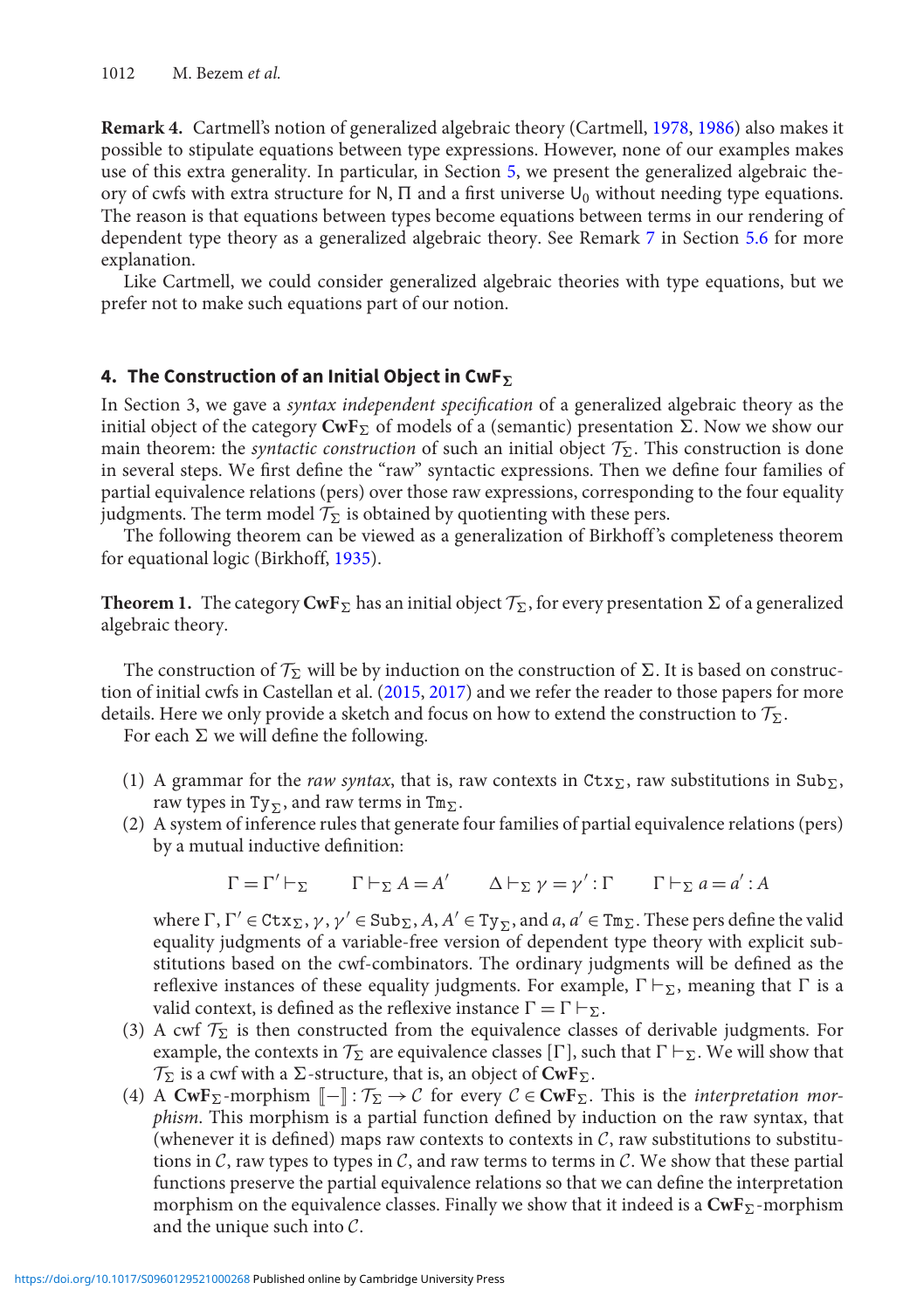We begin with the construction for the base case: the **empty presentation** ∅.

(1) We start with the *raw syntax* for the initial pure cwf  $\mathcal{T}_{\emptyset}$ . It is specified by the following grammar for raw contexts, raw substitutions, raw types, and raw terms.

$$
\Gamma \in \text{Ctx}_{\emptyset} ::= 1 | \Gamma.A
$$
\n
$$
\gamma \in \text{Sub}_{\emptyset} ::= \gamma \circ \gamma | \text{id}_{\Gamma} | \langle \rangle_{\Gamma} | p_A | \langle \gamma, a \rangle_A
$$
\n
$$
A \in \text{Ty}_{\emptyset} ::= A[\gamma]
$$
\n
$$
a \in \text{Tw}_{\emptyset} ::= a[\gamma] | q_A
$$

This grammar generates a language of *cwf-combinators*.

- (2) The system of inference rules for  $\mathcal{T}_{\emptyset}$  is displayed in Castellan et al. [\(2015,](#page-16-0) [2017\)](#page-16-1). It is a system of *general rules*, rules for dependent type theory which come before we introduce any sort symbols and operator symbols and equations (or any rules for the type formers of intuitionistic type theory). We do not have room here to display them, but note that they can be divided into four groups:
	- **–** the per rules, amounting to symmetry and transitivity for the four forms of equality judgments;
	- **–** preservation rules for judgments, amounting to substitution of equals for equals (an example of such a rule is the *type equality rule*);
	- **–** congruence rules for operators expressing that the cwf-combinators preserve equality;
	- **–** conversion rules for the cwf-combinators.
- (3) Note that the initial cwf  $\mathcal{T}_{\emptyset}$  is trivial: its category of contexts contains only a terminal object (the empty context), and there are no types and terms. Nevertheless, the grammar and inference rules used in its definition form a starting point. The grammar for raw types and raw terms will be extended each time we add a new sort symbol or operator symbol, respectively. For each such new symbol and each new equation, we will add a new inference rule. As a consequence, we will generate nontrivial *T*-.
- (4) The definition of the interpretation morphism  $[-] : \mathcal{T}_{\emptyset} \to \mathcal{C}$  and its proof of uniqueness are routine and can be found in Castellan et al. [\(2015](#page-16-0), [2017](#page-16-1)).

Assume now for the induction step that we have defined the grammar, the inference rules,  $\mathcal{T}_{\Sigma}$ and the interpretation morphism  $[-] : \mathcal{T}_{\Sigma} \to \mathcal{C}$  in  $CwF_{\Sigma}$ . Let  $\Sigma'$  be  $\Sigma$  extended by a new sort symbol, a new operator symbol, or a new equation. We shall now explain how to define  $\mathcal{T}_{\Sigma'}$ .

# **Adding a sort symbol.** If  $\Gamma \vdash_{\Sigma}$ , then we can introduce a new sort symbol *S* in the context  $\Gamma$ representing the sequence of types of the arguments of *S*.

1 We add a new production for raw types

$$
A ::= S
$$

to the productions for  $\mathcal{T}_{\Sigma}$ .

2 We add the inference rule

$$
\Gamma\vdash_{\Sigma'} S
$$

to the inference rules for  $\mathcal{T}_{\Sigma}$ .

- 3 We define  $S_{\mathcal{T}_{\Sigma'}} = [S]$  and  $\Sigma' = (\mathcal{T}_{\Sigma}, [S]).$
- 4 We extend the definition of the interpretation morphism  $[-]$  to an interpretation morphism  $[\![ - ]\!]': \mathcal{T}_{\Sigma'} \to \mathcal{C}$  by

$$
[[S]]' = S_{\mathcal{C}}
$$

It follows that this is a morphism in  $\mathbf{CwF}_{\Sigma'}$  and that it is unique.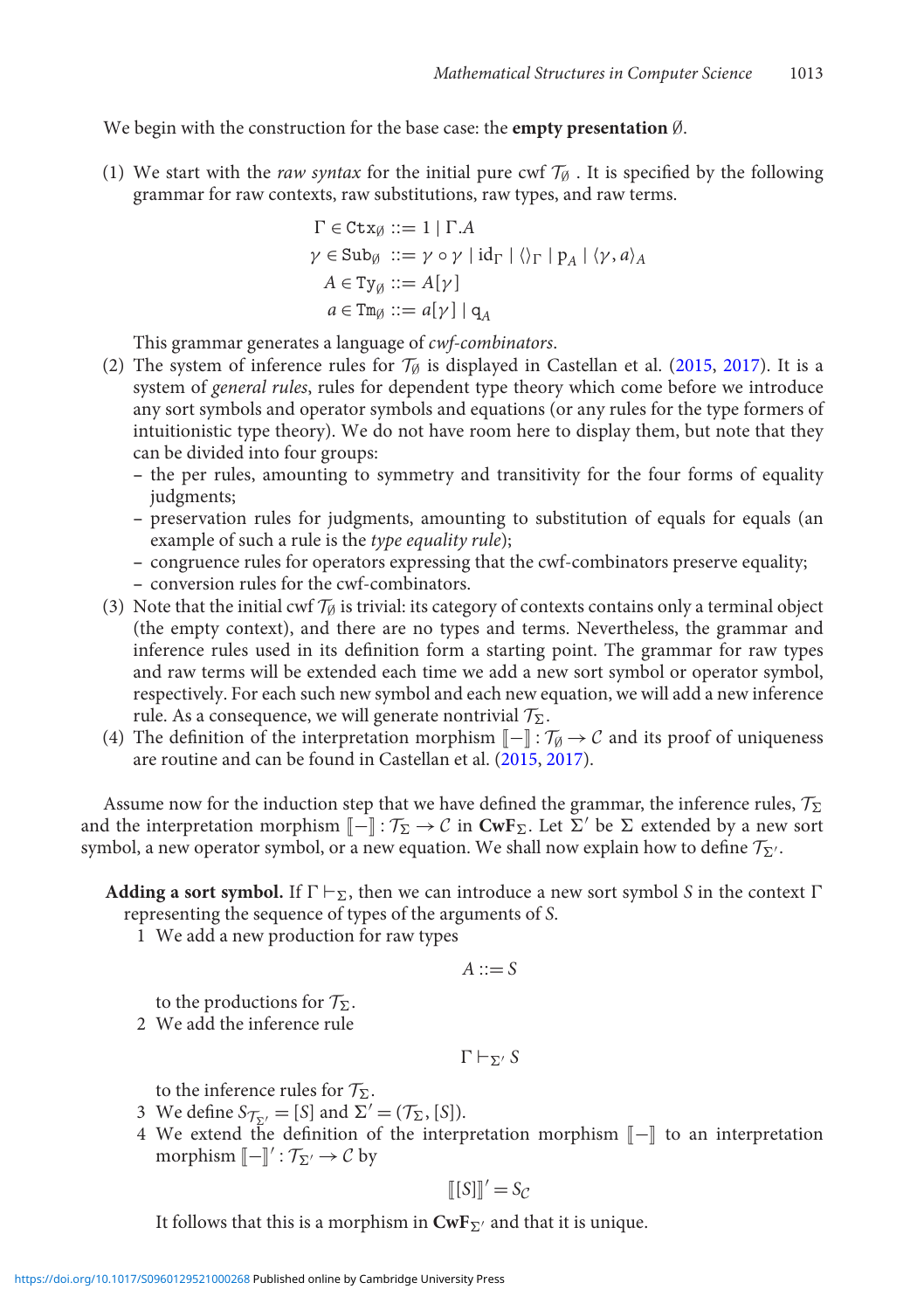- **Adding an operator symbol.** If  $\Gamma \vdash_{\Sigma} A$ , then we can introduce a new operator symbol *f*, where the context  $\Gamma$  represents the sequence of types of the arguments and *A* is the type of the result.
	- 1 We add a new production for raw terms

 $a ::= f$ 

to the productions for  $\mathcal{T}_{\Sigma}$ .

2 We add the inference rule

$$
\Gamma \vdash_{\Sigma'} f : A
$$

to the inference rules for  $\mathcal{T}_{\Sigma}$ .

- 3 We define  $f_{\mathcal{T}_{\Sigma'}} = [f]$  and  $\mathcal{T}_{\Sigma'} = (\mathcal{T}_{\Sigma}, [f]).$
- 4 We extend the definition of the interpretation morphism  $\llbracket \rrbracket$  to an interpretation morphism  $[\![ - ]\!]': \mathcal{T}_{\Sigma'} \to \mathcal{C}$  by

$$
[[f]]' = fc
$$

It follows that this is a morphism in  $\mathbf{CwF}_{\Sigma'}$  and that it is unique.

- **Adding an equation.** If  $\Gamma \vdash_{\Sigma} a$ : *A* and  $\Gamma \vdash_{\Sigma} a'$ : *A*, we can introduce a new equation  $a = a'$ .
	- 1  $\mathcal{T}_{\Sigma'}$  has the same productions as  $\mathcal{T}_{\Sigma}$ .
	- 2 We add the inference rule

$$
\Gamma \vdash_{\Sigma'} a = a' : A
$$

to the inference rules for  $\mathcal{T}_{\Sigma}$ .

- $\mathcal{T}_{\Sigma'}$  is based on the same raw syntax as  $\mathcal{T}_{\Sigma}$ , but the equivalence relation has changed. To show that  $\mathcal{T}_{\Sigma'} \in \mathbf{CwF}_{\Sigma'}$  we just need to show that  $[a] = [a']$  but this follows from the inference rule  $\Gamma \vdash_{\Sigma'} a = a' : A$ .
- 4 In order to define  $[-\cdot]]'$  we first define the partial function on the raw syntax to be identical to the partial function on the raw syntax for  $\llbracket - \rrbracket$ . We then prove that this partial function preserves the extended partial equivalence relation and define  $\llbracket - \rrbracket'$  on the new equivalence classes. It follows that  $[\![-\!]'$  is unique.

This concludes the proof of the theorem.

#### <span id="page-8-0"></span>**5. Examples of Generalized Algebraic Theories**

We will now display the sort symbols, operator symbols, and equations for the generalized algebraic theories of monoids, categories, and cwfs. We will then show how to add operator symbols and equations when extending cwfs with  $\Pi$ -types, natural numbers N, and a universe closed under  $\Pi$  and N. The models of these theories (the objects of  $CwF_{\Sigma}$  for the respective  $\Sigma$ ) are small cwfs with internal monoids, internal categories, and internal cwfs (possibly with extra structure for internal  $\Pi$ , N, and universes), respectively.

We begin by using the recipe in Definition [4](#page-5-0) to construct the presentation of monoids and its associated category of models, that is, of cwfs with an internal monoid. We then follow the recipe in Theorem [1](#page-6-1) and construct the initial cwf with an internal monoid.

For ease of readability, we will only present the sort symbols, operator symbols, and equations in the remaining examples by using an informal notation with named variables, rather than the formal notations using cwf-combinators employed in Definitions [3](#page-3-1) and [1.](#page-6-1)

Our final example is the generalized algebraic theory of contextual cwfs, a variant of Cartmell's contextual categories. The contexts in such contextual cwfs come with a length *n*. We sketch how this can be axiomatized as a generalized algebraic theory with countably many sort symbols  $ctx_n$ ,  $\text{su}_n$ ,  $\text{t}_n$ ,  $\text{tm}_n$  for an external natural number *n* (and similarly for the operator symbols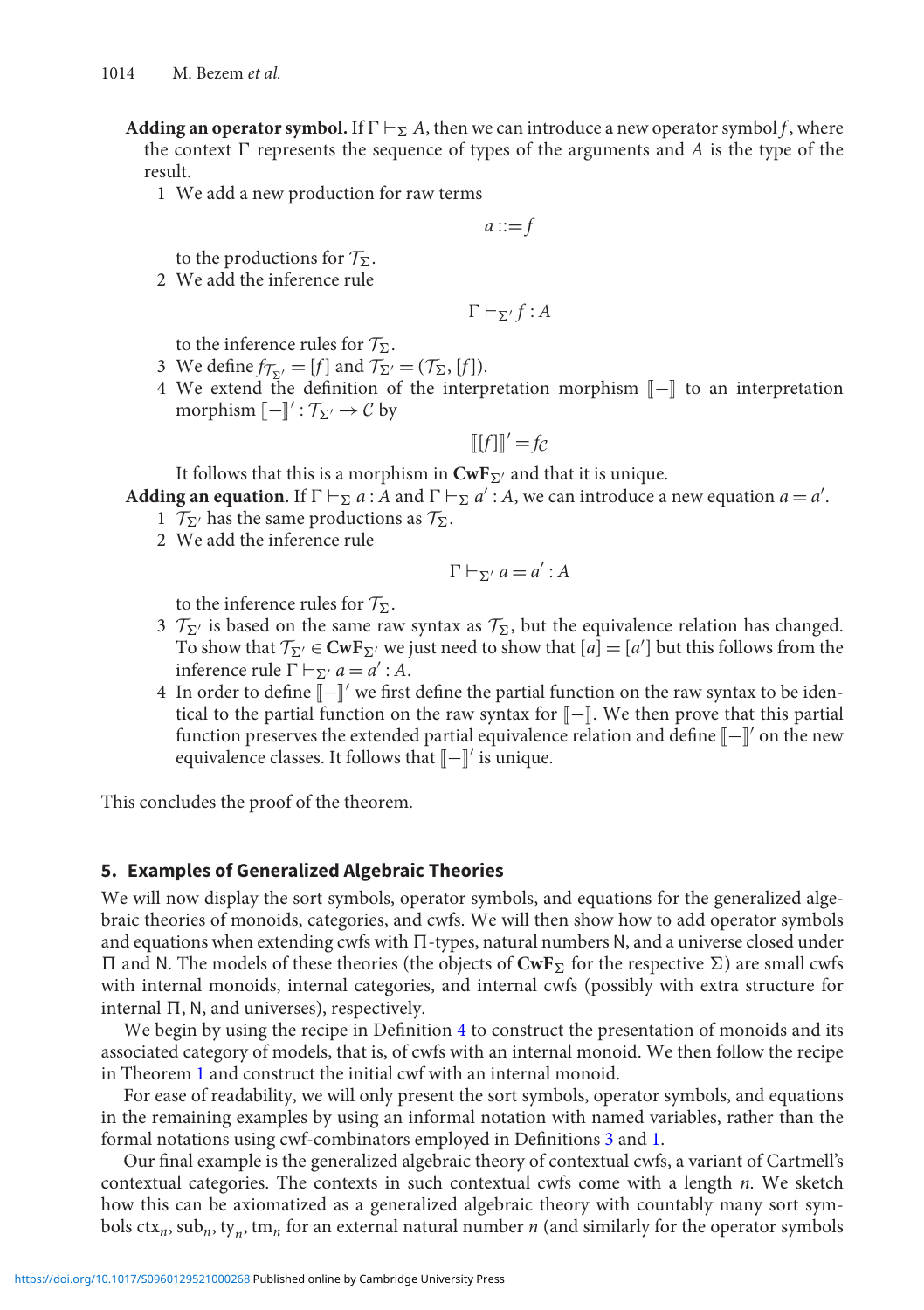and equations). We also indicate how our framework can be extended to cover such generalized algebraic theories.

#### <span id="page-9-0"></span>*5.1 Internal monoids*

The one-sorted algebraic theory of monoids has two operator symbols, e for identity and ∗ for composition, and associativity and identity laws as equations. As any other one-sorted algebraic theory, the theory of monoids yields a generalized algebraic theory. In ordinary notation with variables it might be rendered as follows, where M is the only sort:

$$
\vdash M \n\vdash e : M \nx, y : M \vdash *(x, y) : M \ny : M \vdash *(e, y) = y : M \nx : M \vdash *(x, e) = x : M \nx, y, z : M \vdash *(*(x, y), z) = *(x, *(y, z)) : M
$$

We now show how the corresponding official (in the sense of Definition [4\)](#page-5-0) presentation of monoids  $\Sigma$  and its associated category of models  $\mathbf{CwF}_{\Sigma}$  are constructed step-wise.

As always, we begin with the empty presentation  $\emptyset$  and its category of models  $\text{CwF}_{\emptyset} = \text{CwF}$ .

**Adding the sort symbol** M. Each cwf C has a chosen empty context (terminal object)  $1<sub>C</sub>$ . Since cwf-morphisms preserve empty contexts on the nose,  $1 = (1_C)$  is a uniform family of contexts in  $\text{CwF}_{\emptyset}$ . Hence, we can introduce a new sort symbol M in the empty context. The resulting presentation is

$$
\Sigma_1 = (\emptyset, (1, M))
$$

The objects of  $\text{CwF}_{\Sigma_1}$  are pairs  $(C, M_C)$ , where *C* is a cwf and  $M_C \in \text{Ty}_C(1_C)$ .

**Adding the operator symbol for the identity.** Since, morphisms in  $\mathbf{CwF}_{\Sigma_1}$  preserve both empty contexts  $1<sub>C</sub>$  and types  $M<sub>C</sub>$  on the nose, we have a uniform family of contexts  $1 = (1<sub>C</sub>)$ and a uniform family of types  $M = (M_C)$  in  $CwF_{\Sigma_1}$ . Hence, we can introduce a new operator symbol *e* (the identity of the monoid). The resulting presentation is

$$
\Sigma_2 = (\Sigma_1, (1, M, e))
$$

The objects of  $\text{CwF}_{\Sigma_2}$  are triples (*C*, M*c*, *e<sub>C</sub>*), where *C* is a cwf, M<sub>*C*</sub> ∈ Ty<sub>*C*</sub>(1*c*) and *e<sub>C</sub>* ∈  $Tm_{\mathcal{C}}(1_{\mathcal{C}},M_{\mathcal{C}}).$ 

**Adding the operator symbol for composition.** Again using that cwf-morphisms preserve all cwf-structure and  $M_C$ , we deduce that we have a uniform family of contexts  $1.M.M[p]$  and a uniform family of types M[p][p] in  $\text{CwF}_{\Sigma_2}$ . Thus we can add a binary operator symbol  $\ast$ . The resulting presentation is

$$
\Sigma_3 = (\Sigma_2, (1.M.M[p], M[p][p], *))
$$

The objects of  $\text{CwF}_{\Sigma_3}$  are quadruples (*C*,  $M_C$ , *e<sub>C</sub>*,  $*\infty$ ), where *C* is a cwf,  $M_C \in \text{Ty}_C(1_C)$ ,  $e_C \in$ <br> $\text{Tw}_C(1_C)$ ,  $\text{Tw}_C(1_C)$ ,  $\text{Tw}_C(1_C)$ ,  $\text{Tw}_C(1_C)$ ,  $\text{Tw}_C(1_C)$ ,  $\text{Tw}_C(1_C)$ ,  $\text{Tw}_C(1_C)$  $\text{Tr}_{\mathcal{C}}(1_{\mathcal{C}}, M_{\mathcal{C}})$ , and  $*_\mathcal{C} \in \text{Tr}_{\mathcal{C}}((1.M.M[p])_{\mathcal{C}}, (M[p][p])_{\mathcal{C}})$ .

**Adding the left identity law.** Furthermore, we extend the presentation with the equations stating that e is a left identity as follows:

$$
\Sigma_4 = (\Sigma_3, (1.M, M[p], *[\langle\langle\langle\rangle, e[\langle\rangle]\rangle, q\rangle], q))
$$

The uniform family of contexts 1.M expresses that the equation has one variable of type M, the uniform family of types M[p] expresses that the two sides of the equation have type M, and the uniform families of terms  $\{(\langle \rangle, e[\langle \rangle], q\rangle\}$  and q express the two sides of the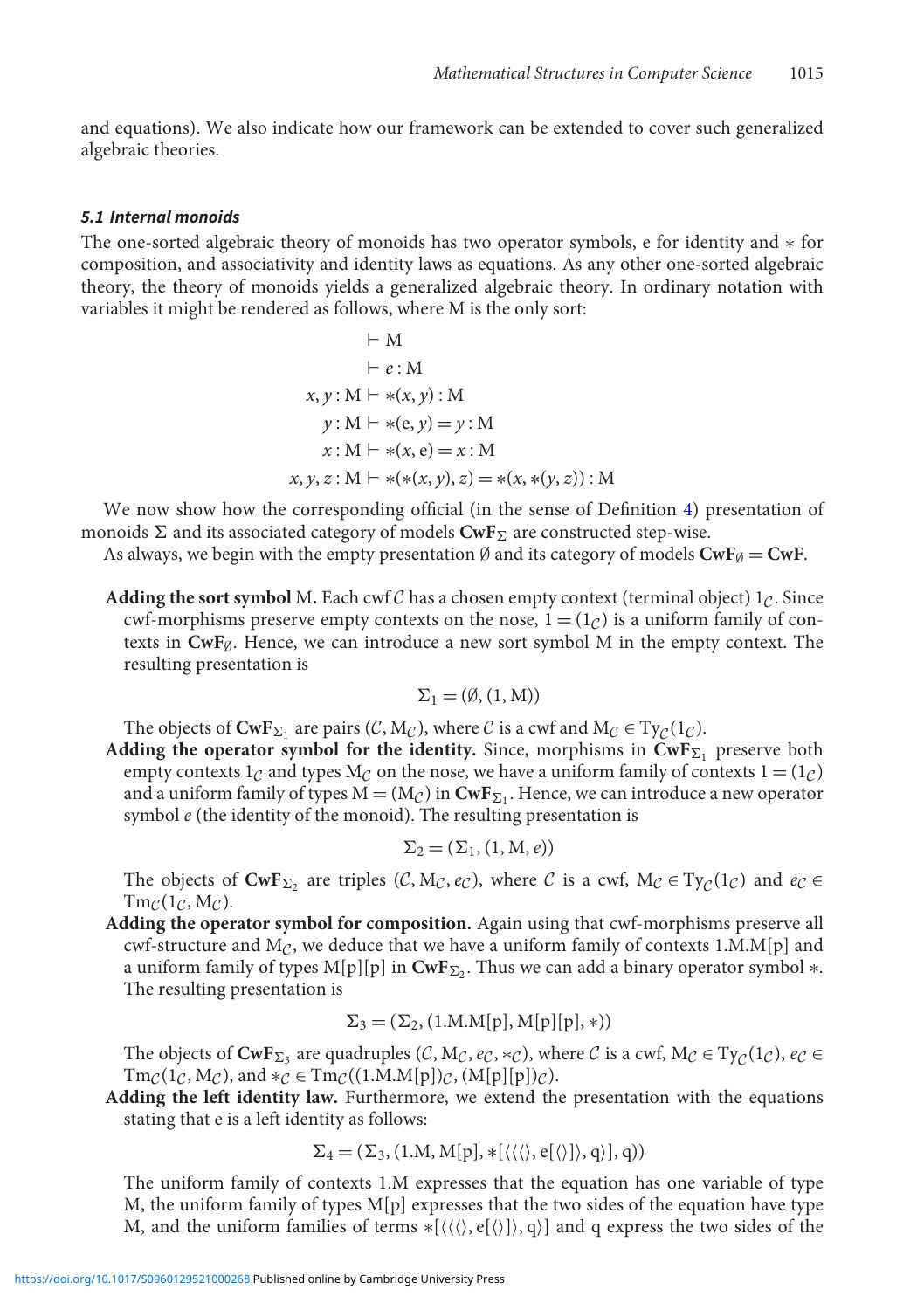equation.  $\mathbf{CwF}_{\Sigma_4}$  is the full subcategory of  $\mathbf{CwF}_{\Sigma_3}$  with objects  $C$  such that  $(*[\langle\langle\rangle, \epsilon[\langle\rangle]\rangle,$  $q)$ ]) $c = q_c$ .

**Adding the right identity and the associativity laws.** Finally, we add the right identity equation and the associativity equation to get the presentations  $\Sigma_5$  and  $\Sigma_6$ . We omit the details.

We define the presentation of monoids to be  $\Sigma = \Sigma_6$ . The category **CwF**<sub> $\Sigma$ </sub> is the category of Vsmall cwfs with an *internal monoid*. This is a cwf-version of the notion of internal monoid which can be defined in any category with finite products. As we mentioned in Section [2,](#page-2-0)  $Set_{V}$  is an example of a V-small cwf, for a Grothendieck universe  $V' \in V$ . An internal monoid in **Set**<sub>V'</sub> is a monoid in the usual sense with a  $V'$ -small carrier set.

We now sketch the construction of the initial object  $\mathcal{T}_{\Sigma}$  of  $\text{CwF}_{\Sigma}$  following the recipe for intro-ducing sort symbols, operators symbols, and equations in Section [1.](#page-6-1) (We omit the index  $\Sigma$  in  $\vdash_{\Sigma}.)$ 

**Adding the sort symbol** M. First, we have  $1 \vdash$  for the empty presentation, so we can add a production for the sort symbol M and the inference rule:

 $1 \vdash M$ 

For later use we infer 1.M  $\vdash$  and, using p : 1.M  $\rightarrow$  1, 1.M  $\vdash$  M[p], so 1.M.M[p]  $\vdash$  . (Here and in the following we sometimes drop indices on raw expressions and for example write p instead of the official  $p_M$ , as prescribed by the grammar for the raw syntax.)

**Adding the operator symbol for identity.** We then add a production for the operator symbol e and the inference rule:

 $1 \vdash e : M$ 

Again for later use we infer  $1.M \vdash e[p] : M[p]$ . Note that here  $p = \langle \rangle$ , the empty substitution  $1.M \rightarrow 1$ , since there is only one substitution  $1.M \rightarrow 1$ .

**Adding the operator symbol for composition.** We then add a production for the binary operator symbol  $\ast$ . Using another p : 1.M.M[p]  $\rightarrow$  1.M (note the different type), we can derive  $1.M.M[p] \vdash M[p][p]$ , so we can add the inference rule

$$
1.M.M[p] \vdash * : M[p][p]
$$

Note that we project M on the right twice, reflecting that ∗ is binary.

**Adding the left identity law.** We can derive  $1.M \vdash q : M[p]$ . With some effort, using previous inferences, we can derive  $1.M \vdash *[\langle \langle \langle \rangle, e[\langle \rangle] \rangle, q \rangle] : M[p]$ . Hence we can add the inference rule for the equation (e is a left identity):

$$
1.M \vdash *[\langle\langle\langle\rangle, e[\langle\rangle]\rangle, q\rangle] = q : M[p]
$$

**Adding the right identity and the associativity laws.** We omit the details.

The resulting initial object  $\mathcal{T}_\Sigma = \mathcal{T}_{\Sigma_6}$  is generated by a system of grammar and inference rules for dependent type theory with an internal monoid. In this theory, we can prove statements such as

 $\Gamma \vdash a : M$ 

stating that *a* is a well-formed monoid expression in the context  $\Gamma$  and

$$
\Gamma \vdash a = a' : M
$$

stating that  $a = a'$  is a derivable equation between monoid expressions in the context  $\Gamma$ . Note that both contexts and monoid expressions use cwf-combinators and are variable-free.

Of course, using dependent type theory for reasoning about monoid expressions is overkill; monoids form a single-sorted algebraic theory in the usual sense. The remaining examples will use dependent types in an essential way. However, for reasons of readability we will from now on only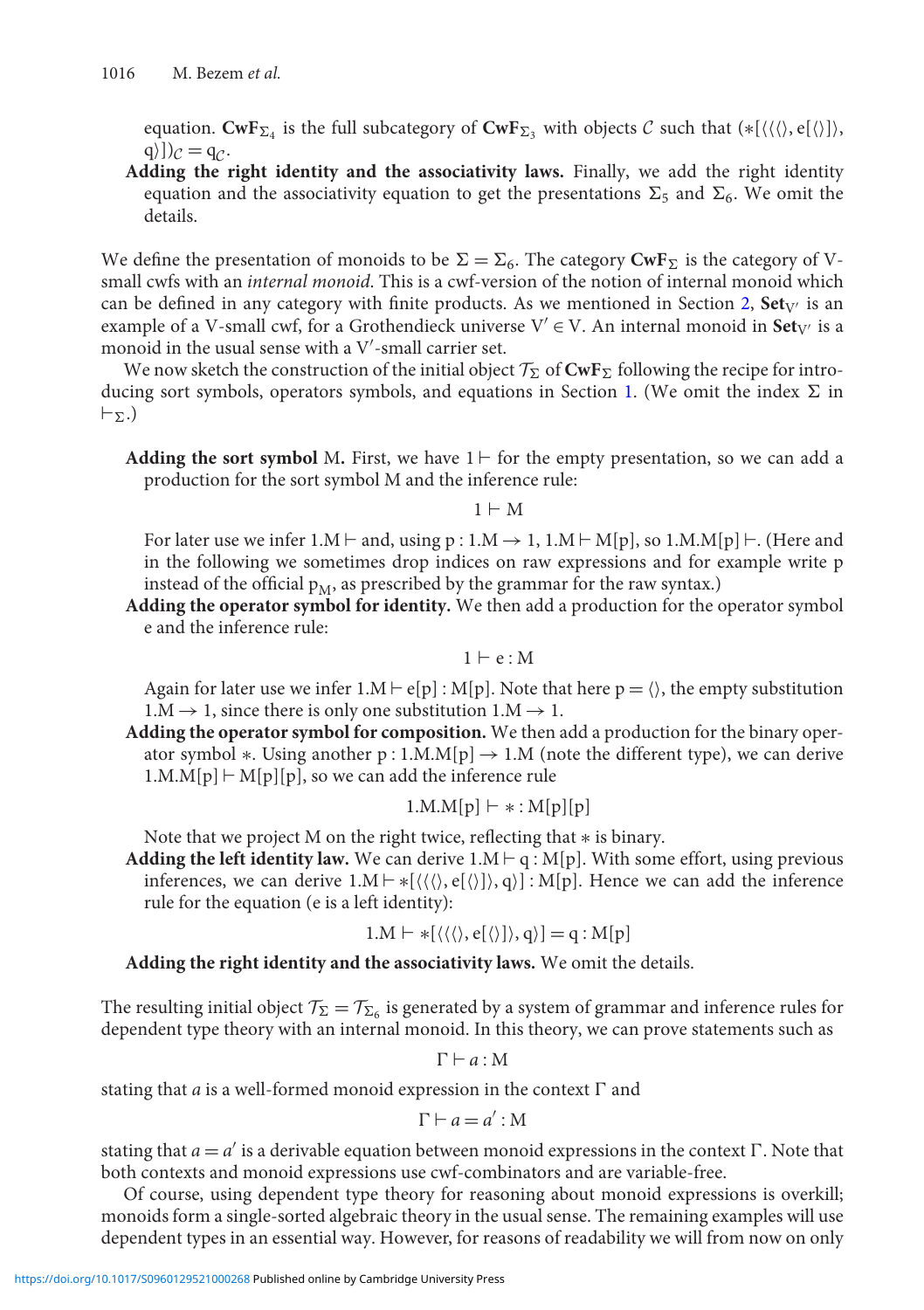use ordinary notation with named variables. Hopefully, it is clear from the above how to formally construct the corresponding official presentations, categories of models, and initial models using cwf-combinators. For example, these constructions for the theory of internal categories are similar to the constructions for the theory of internal monoids.

# <span id="page-11-1"></span>*5.2 Internal categories*

The generalized algebraic theory of categories was one of Cartmell's motivating examples. It has the following sort symbols, operator symbols, and equations.

Sort symbols:

$$
\vdash \text{obj} \\ \Delta, \Gamma : \text{obj} \vdash \text{hom}(\Delta, \Gamma)
$$

Operator symbols:

$$
\Gamma : obj \vdash id_{\Gamma} : hom(\Gamma, \Gamma)
$$
  

$$
\Xi, \Delta, \Gamma : obj, \gamma : hom(\Delta, \Gamma), \delta : hom(\Xi, \Delta) \vdash \gamma \circ \delta : hom(\Xi, \Gamma)
$$

Equations:

$$
\Delta, \Gamma : obj, \gamma : hom(\Delta, \Gamma) \vdash id_{\Gamma} \circ \gamma = \gamma : hom(\Delta, \Gamma)
$$

$$
\Delta, \Gamma : obj, \gamma : hom(\Delta, \Gamma) \vdash \gamma \circ id_{\Delta} = \gamma : hom(\Delta, \Gamma)
$$

$$
\Theta, \Xi, \Delta, \Gamma : obj, \gamma : hom(\Delta, \Gamma), \delta : hom(\Xi, \Delta), \xi : hom(\Theta, \Xi) \vdash (\gamma \circ \delta) \circ \xi = \gamma \circ (\delta \circ \xi) : hom(\Theta, \Gamma)
$$

Note that composition is officially an operator symbol with five arguments. In the official notation, we should write  $\gamma \circ_{\Xi, \Delta, \Gamma} \delta$ , but we suppress the context arguments  $\Xi$ ,  $\Delta$ ,  $\Gamma$ . We will do so for some other operations too.

The rendering of the generalized algebraic theory of categories in cwf-combinator language and the proof that it indeed yields a presentation are similar to what they were for the generalized algebraic theory of monoids. The inference rules for the two sort symbols in cwf-combinator language are

$$
1 \vdash obj
$$
  
1.obj.obj[p]  $\vdash$  hom

and the operator symbols for identity

$$
1.obj \vdash e : hom[\langle id, q \rangle]
$$

We omit the verbose cwf-renderings of the operator symbol for composition and the equations.

A small cwf with extra structure for the generalized algebraic theory of categories is a small cwf with an *internal category*. This is a cwf-based analogue of the usual notion of internal category in a category with finite limits. As shown by Martin Hofmann [\(1994,](#page-16-5) [1996](#page-16-13)), every category with finite limits yields a category with attributes, and hence a cwf. However, not every cwf has finite limits. To achieve this we need more structure. As shown by Clairambault and Dybjer [\(2011](#page-16-18), [2014\)](#page-16-19), the 2-category of categories with finite limits is biequivalent to the 2-category of democratic cwfs that support  $\Sigma$ -types and extensional identity types.

An internal category in the V-small cwf  $\textbf{Set}_{V'}$  is a category in the usual sense with a V'-small set of objects. For example, if  $V'' \in V'$  is yet another Grothendieck universe, then  $Set_{V''}$  is an internal category in Set<sub>V'</sub>.

## <span id="page-11-0"></span>*5.3 Internal cwfs*

The generalized algebraic theory of cwfs is obtained by extending the generalized algebraic theory of categories with new sort symbols, operator symbols, and equations for a family valued functor,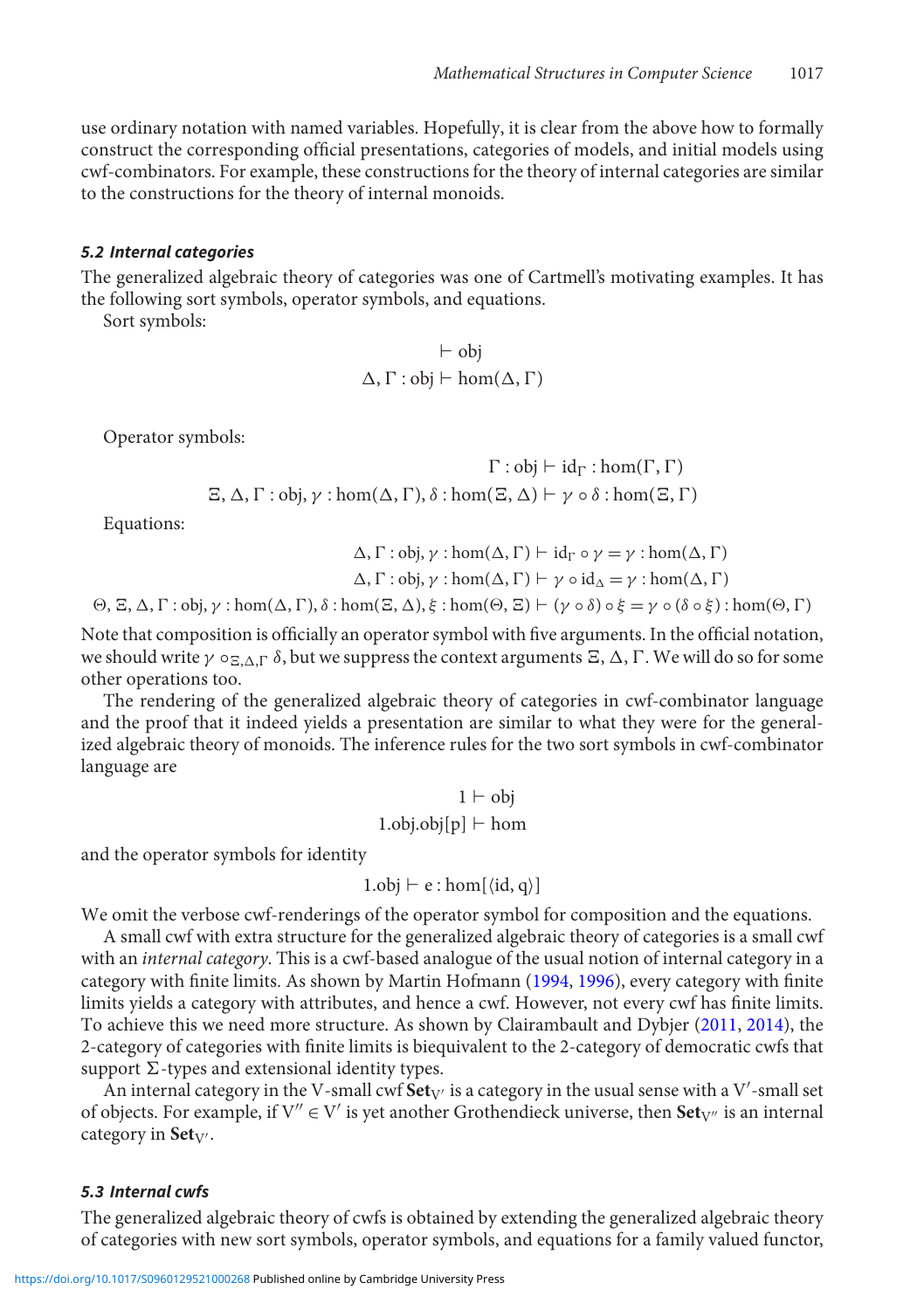a terminal object, and context comprehension. We here rename the sort obj of objects of the category of contexts to ctx. To emphasize the difference between the internal notion of cwf and the external notions (introduced in Section 2), our notation for sort symbols in the generalized algebraic theory of internal cwfs use lower case letters for the sort symbols. For example, we write ty and tm in contrast to the upper case letters for the external notions Ty and Tm. We will however overload notation for operator symbols, and for example use ◦ both for composition in a cwf and for the operator symbol in the generalized algebraic theory of cwfs.

*5.3.1 The extension with a family valued functor.*

Sort symbols:

$$
\Gamma : \text{ctx} \vdash \text{ty}(\Gamma)
$$

$$
\Gamma : \text{ctx}, A : \text{ty}(\Gamma) \vdash \text{tm}(\Gamma, A)
$$

Operator symbols:

$$
\Gamma, \Delta: \text{ctx}, A: \text{ty}(\Gamma), \gamma: \text{hom}(\Delta, \Gamma) \vdash A[\gamma]: \text{ty}(\Delta)
$$

$$
\Gamma
$$
,  $\Delta$  : ctx, A : ty( $\Gamma$ ),  $\gamma$  : hom( $\Delta$ ,  $\Gamma$ ), a : tm( $\Gamma$ , A)  $\vdash$  a[ $\gamma$ ] : tm( $\Delta$ , A[ $\gamma$ ])

Equations:

 $\Gamma$ : ctx,  $A$ : ty( $\Gamma$ )  $\vdash$   $A$ [id<sub> $\Gamma$ </sub>] =  $A$ : ty( $\Gamma$ )  $\Gamma$ : ctx,  $A$ : ty( $\Gamma$ ),  $a$ : tm( $\Gamma$ ,  $A$ )  $\vdash$   $a[\text{id}_{\Gamma}] = a$ : tm( $\Gamma$ ,  $A$ )

$$
\Xi, \Delta, \Gamma: \text{ctx}, \delta: \text{hom}(\Xi, \Delta), \gamma: \text{hom}(\Delta, \Gamma), A: \text{ty}(\Gamma) \vdash A[\gamma \circ \delta] = A[\gamma][\delta]: \text{ty}(\Xi)
$$

 $\Xi$ ,  $\Delta$ ,  $\Gamma$  : ctx,  $\delta$  : hom $(\Xi, \Delta)$ ,  $\gamma$  : hom $(\Delta, \Gamma)$ ,  $A$  : ty $(\Gamma)$ ,  $a$  : tm $(\Gamma, A)$   $\vdash a[\gamma \circ \delta] = a[\gamma][\delta]$  : tm $(\Xi, A[\gamma \circ \delta])$ 

*5.3.2 The extension with a terminal object.*

No new sorts are required.

Operator symbols:

$$
\vdash 1: \text{ctx}
$$
\n
$$
\Gamma: \text{ctx} \vdash \langle \rangle_{\Gamma}: \text{hom}(\Gamma, 1)
$$

Equations:

$$
\vdash id_1 = \langle \rangle_1 : \text{hom}(1, 1)
$$
  

$$
\Gamma, \Delta : \text{ctx}, \gamma : \text{hom}(\Delta, \Gamma) \vdash \langle \rangle_{\Gamma} \circ \gamma = \langle \rangle_{\Delta} : \text{hom}(\Delta, 1)
$$

(The latter two equations are better for term rewriting than the obvious single one expressing the uniqueness of  $\langle \rangle_{\Gamma}$ .)

*5.3.3 The extension with context comprehension.*

No new sorts are required.

Operator symbols:

$$
\Gamma: \text{ctx}, A: \text{ty}(\Gamma) \vdash \Gamma.A: \text{ctx}
$$
  

$$
\Gamma, \Delta: \text{ctx}, A: \text{ty}(\Gamma), \gamma: \text{hom}(\Delta, \Gamma), a: \text{tm}(\Delta, A[\gamma]) \vdash \langle \gamma, a \rangle: \text{hom}(\Delta, \Gamma.A)
$$
  

$$
\Gamma: \text{ctx}, A: \text{ty}(\Gamma) \vdash p: \text{hom}(\Gamma.A, \Gamma)
$$
  

$$
\Gamma: \text{ctx}, A: \text{ty}(\Gamma) \vdash q: \text{tm}(\Gamma.A, A[p])
$$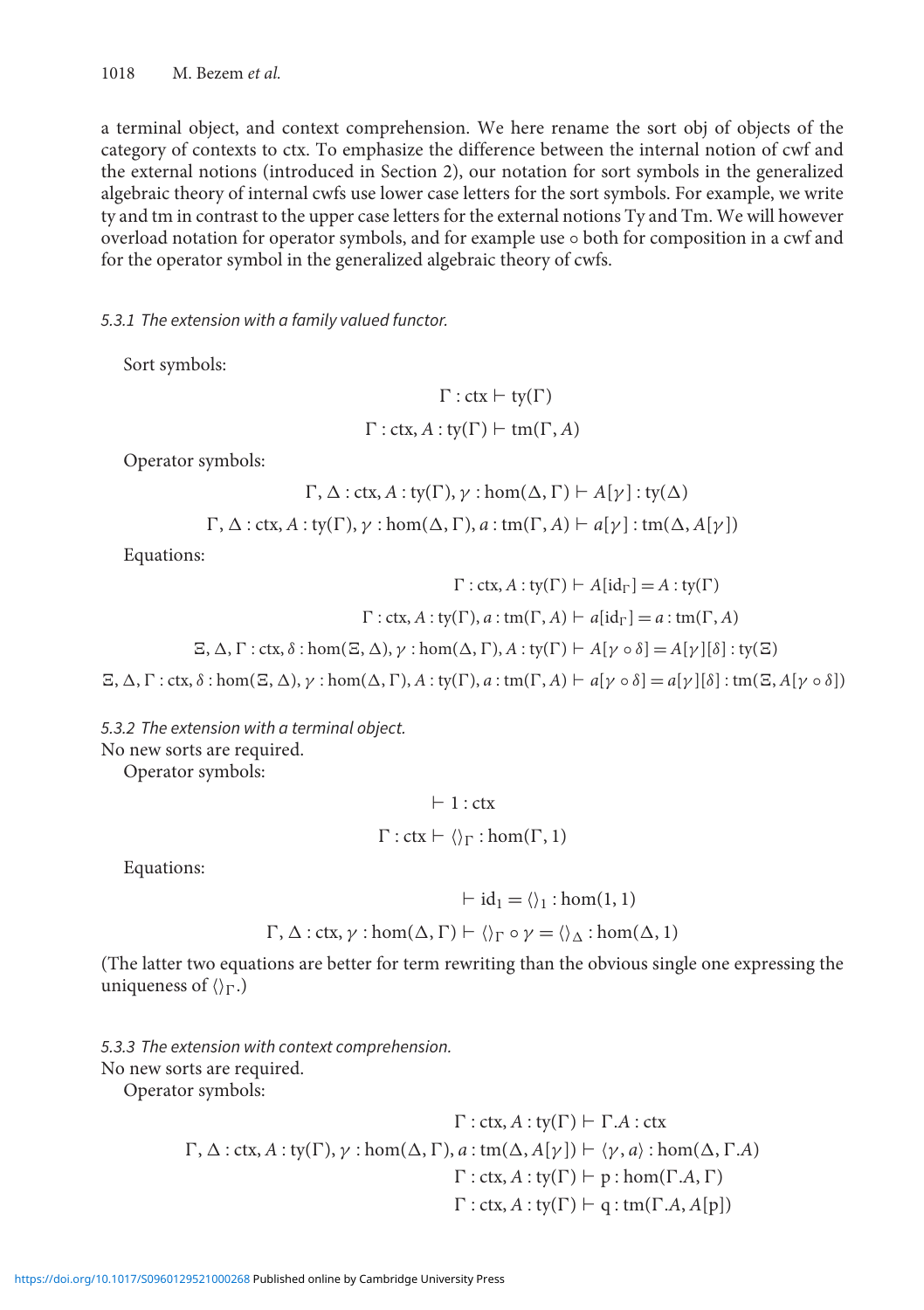Equations:

$$
\Gamma, \Delta: \text{ctx}, A: \text{ty}(\Gamma), \gamma: \text{hom}(\Delta, \Gamma), a: \text{tm}(\Delta, A[\gamma]) \vdash p \circ \langle \gamma, a \rangle = \gamma: \text{hom}(\Delta, \Gamma)
$$
\n
$$
\Gamma, \Delta: \text{ctx}, A: \text{ty}(\Gamma), \gamma: \text{hom}(\Delta, \Gamma), a: \text{tm}(\Delta, A[\gamma]) \vdash q[\langle \gamma, a \rangle] = a: \text{tm}(\Delta, A[\gamma])
$$
\n
$$
\Gamma, \Delta, \Xi: \text{ctx}, A: \text{ty}(\Gamma), \gamma: \text{hom}(\Delta, \Gamma), a: \text{tm}(\Delta, A[\gamma]), \delta: \text{hom}(\Xi, \Delta) \vdash \langle \gamma, a \rangle \circ \delta = \langle \gamma \circ \delta, a[\delta] \rangle: \text{hom}(\Xi, \Gamma.A)
$$
\n
$$
\Gamma: \text{ctx}, A: \text{ty}(\Gamma) \vdash \text{id}_{\Gamma.A} = \langle p, q \rangle: \text{hom}(\Gamma.A, \Gamma.A)
$$

(If  $p \circ \delta = \gamma$  and  $q[\delta] = a$ , we get  $\langle \gamma, a \rangle = \langle p \circ \delta, q[\delta] \rangle = \langle p, q \rangle \circ \delta = \delta$ , the uniqueness requirement of the universal property. However, the equation for surjective pairing is not left-linear and with a variable on one side, which is not good for rewriting.)

If  $\Sigma$  is the presentation of the generalized algebraic theory of cwfs, then  $\text{CwF}_\Sigma$  is the category of V-small cwfs with an internal cwf. Again we assume two more Grothendieck universes V' and  $V''$ , where  $V'' \in V' \in V$ . Then the V-small cwf **Set**<sub>V'</sub> has an internal cwf of V''-small sets obtained by interpreting the sort of objects ctx as the V'-small set V'' and the sorts of types ty( $\Gamma$ ) also as V''.

# *5.4 Internal cwfs with -types*

We add three operator symbols in addition to the operator symbols for cwfs in Sections [5.2](#page-11-1) and [5.3:](#page-11-0)

 $\Gamma$ : ctx,  $A$ : ty( $\Gamma$ ),  $B$ : ty( $\Gamma$ ,  $A$ )  $\vdash \Pi(A, B)$ : ty( $\Gamma$ )  $\Gamma$ : ctx,  $A$ : ty( $\Gamma$ ),  $B$ : ty( $\Gamma$ , $A$ ),  $b$ : tm( $\Gamma$ , $A$ ,  $B$ )  $\vdash \lambda(b)$ : tm( $\Gamma$ ,  $\Pi(A, B)$ )  $\Gamma$ : ctx, *A* : ty( $\Gamma$ ), *B* : ty( $\Gamma$ ,*A*), *c* : tm( $\Gamma$ ,  $\Pi(A, B)$ ), *a* : tm( $\Gamma$ , *A*)  $\vdash$  app(*c*, *a*) : tm( $\Gamma$ ,  $B[\langle id, a \rangle]$ )

(again omitting some of the official arguments) and equations for  $\beta$ ,  $\eta$  (also omitting the context and type of the equality judgment)

$$
app(\lambda(b), a) = b[\langle id, a \rangle]
$$

$$
\lambda(app(c[p], q)) = c
$$

and commutation with respect to substitution:

$$
\Pi(A, B)[\gamma] = \Pi(A[\gamma], B[\gamma^+])
$$

$$
\lambda(b)[\gamma] = \lambda(b[\gamma^+])
$$

$$
app(c, a)[\gamma] = app(c[\gamma], a[\gamma])
$$

where  $\gamma^+ = \langle \gamma \circ p, q \rangle$ .

**Remark 5.** Cartmell [\(1986](#page-16-3)) defines a generalized algebraic theory for  $\Sigma$ -types as follows. If we start with any generalized algebraic theory with a sort symbol *A* in the empty context and a sort symbol *B* in context *x* : *A*, then we can extend it with a new sort symbol  $\Sigma B$  in the empty context and operator symbols and equations for the two projections and the pairing. In a similar way, we could extend any such generalized algebraic theory with a new sort symbol  $\Pi B$  in the empty context and operator symbols for  $\lambda$  and app and the equations for  $\beta$  and  $\eta$ . The reader should be aware of the difference between the resulting generalized algebraic theories and our generalized algebraic theory for cwfs with  $\Pi$ -types.

**Remark 6.** Furthermore, just as we can extend the internal notion of cwf with  $\Sigma$ - and  $\Pi$ -types we can extend the external notion of cwf defined in Section [2](#page-2-0) with structures for  $\Sigma$ - and  $\Pi$ -types (Castellan et al., [2015](#page-16-0), [2017\)](#page-16-1).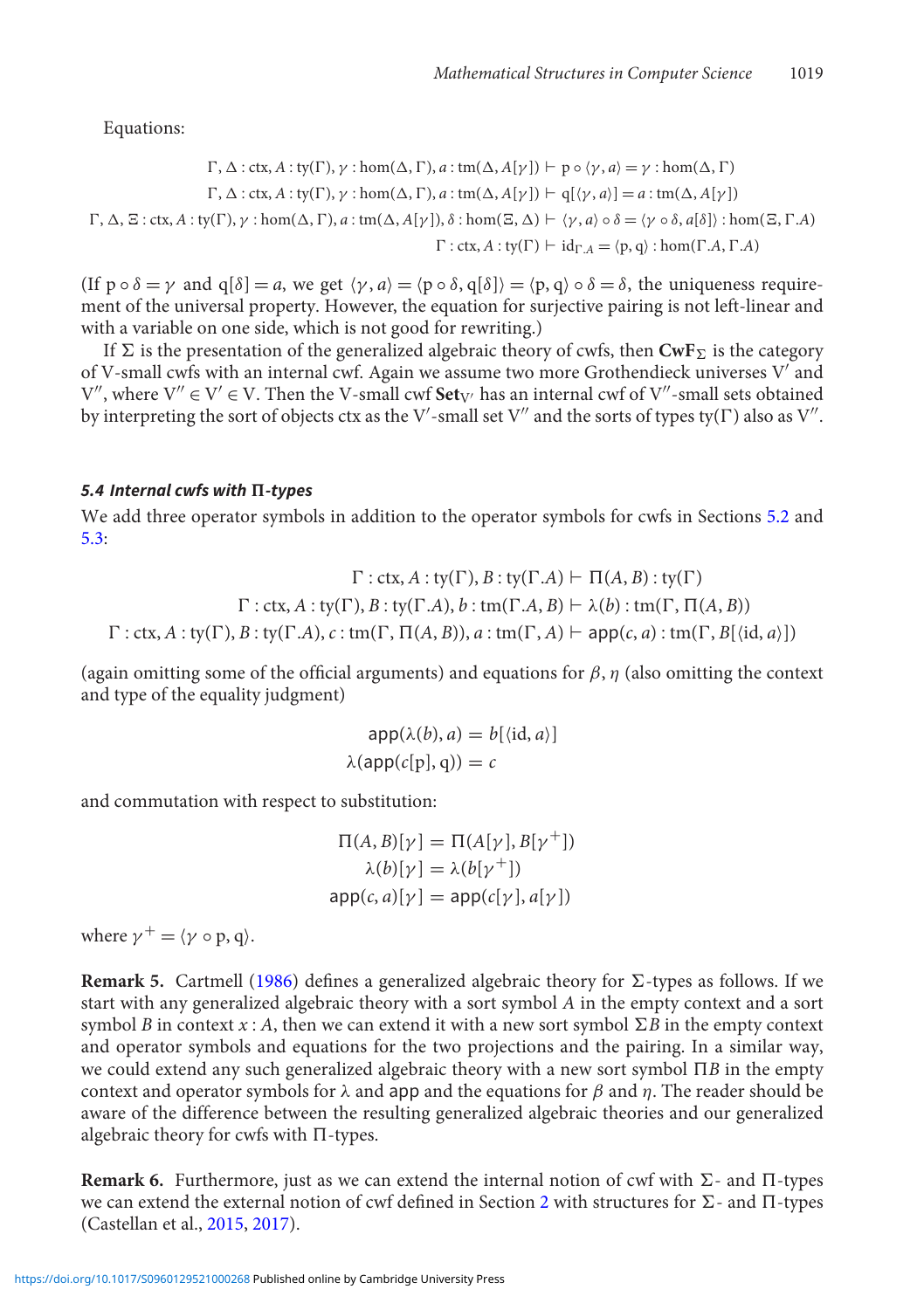1020 M. Bezem *et al.*

#### *5.5 Internal cwfs with and N*

Furthermore, we add the operator symbol

$$
\Gamma: \mathsf{ctx} \vdash \mathsf{N}_\Gamma : \mathsf{ty}(\Gamma)
$$

We also add operator symbols for 0, s, R and the equations for R and for commutativity with substitution, but omit the details. Note that the type of the primitive recursion operator R relies on the presentation of  $\Pi$ -types.

# <span id="page-14-1"></span>5.6 Internal cwfs with  $U_0$  closed under  $\Pi$  and N

We add four more operator symbols

$$
\Gamma: \text{ctx} \vdash (U_0)_{\Gamma}: \text{ty}(\Gamma)
$$

$$
\Gamma: \text{ctx}, a: \text{tm}(\Gamma, (U_0)_{\Gamma}) \vdash T_0(a): \text{ty}(\Gamma)
$$

$$
\Gamma: \text{ctx} \vdash N_{\Gamma}^0: \text{tm}(\Gamma, (U_0)_{\Gamma})
$$

$$
\Gamma: \text{ctx}, a: \text{tm}(\Gamma, (U_0)_{\Gamma}), b: \text{tm}(\Gamma, T_0(a), (U_0)_{\Gamma})) \vdash \Pi^0(a, b): \text{tm}(\Gamma, (U_0)_{\Gamma})
$$

 $(U_0)_\Gamma$  is the universe (a type) relative to the context  $\Gamma$ ;  $T_0$  is the decoding operation mapping a term in the universe to the corresponding type;  $N^0$  is the code for N in the universe, and  $\Pi^0$  forms codes for  $\Pi$ -types in the universe. (Note that we have dropped the context argument of  $T_0$  and  $\Pi^0$ .)

We add the decoding equations:

$$
T_0(N_\Gamma^0) = N_\Gamma
$$
  

$$
T_0(\Pi^0(a, b)) = \Pi(T_0(a), T_0(b))
$$

and the equations for preservation of substitution:

$$
(\mathsf{U}_0)_{\Gamma}[\gamma] = (\mathsf{U}_0)_{\Delta}
$$
  
\n
$$
\mathsf{T}_0(a)[\gamma] = \mathsf{T}_0(a[\gamma])
$$
  
\n
$$
\mathsf{N}_{\Gamma}^0[\gamma] = \mathsf{N}_{\Delta}^0
$$
  
\n
$$
\mathsf{\Pi}^0(a, b)[\gamma] = \mathsf{\Pi}^0(a[\gamma], b[\gamma^+])
$$

<span id="page-14-0"></span>**Remark 7.** Note that all equations are between *terms* in the generalized algebraic theory of cwfs with extra structure for N,  $\Pi$ , and  $U_0$ ; we do not need the extra generality of stipulating type equations as discussed in the introduction. For example,  $T_0(N_\Gamma^0) = N_\Gamma$  is an equation between *internal* types, that is, terms of type ty( $\Gamma$ ).

**Remark 8.** Also note that the generalized algebraic theory for the universe is inevitably *à la Tarski* in the sense that we distinguish between types and terms in a cwf and we must have an operation decoding a term into a type. However, Martin-Löf 's distinction between *à la Russell* and *à la Tarski* (Martin-Löf, [1984\)](#page-16-20) is a distinction between two different formulations of the raw syntax and inference rules of type theory.

#### *5.7 A possible refinement to internal contextual cwfs*

Our treatment can be adapted to some non finitely presented generalized algebraic theories. If we have an increasing sequence of presentations  $\Sigma_n$ , we can consider their union. For instance, we can describe a generalized algebraic theory of contextual cwfs (Castellan et al., [2021](#page-16-21)) (similar to Cartmell's contextual categories and Voevodsky's *C*-systems) by the following stratification of the theory of cwfs. We replace the sort ctx by a sequence of sorts  $\text{ctx}_0$ ,  $\text{ctx}_1$ , ..., where  $\text{ctx}_n$  represents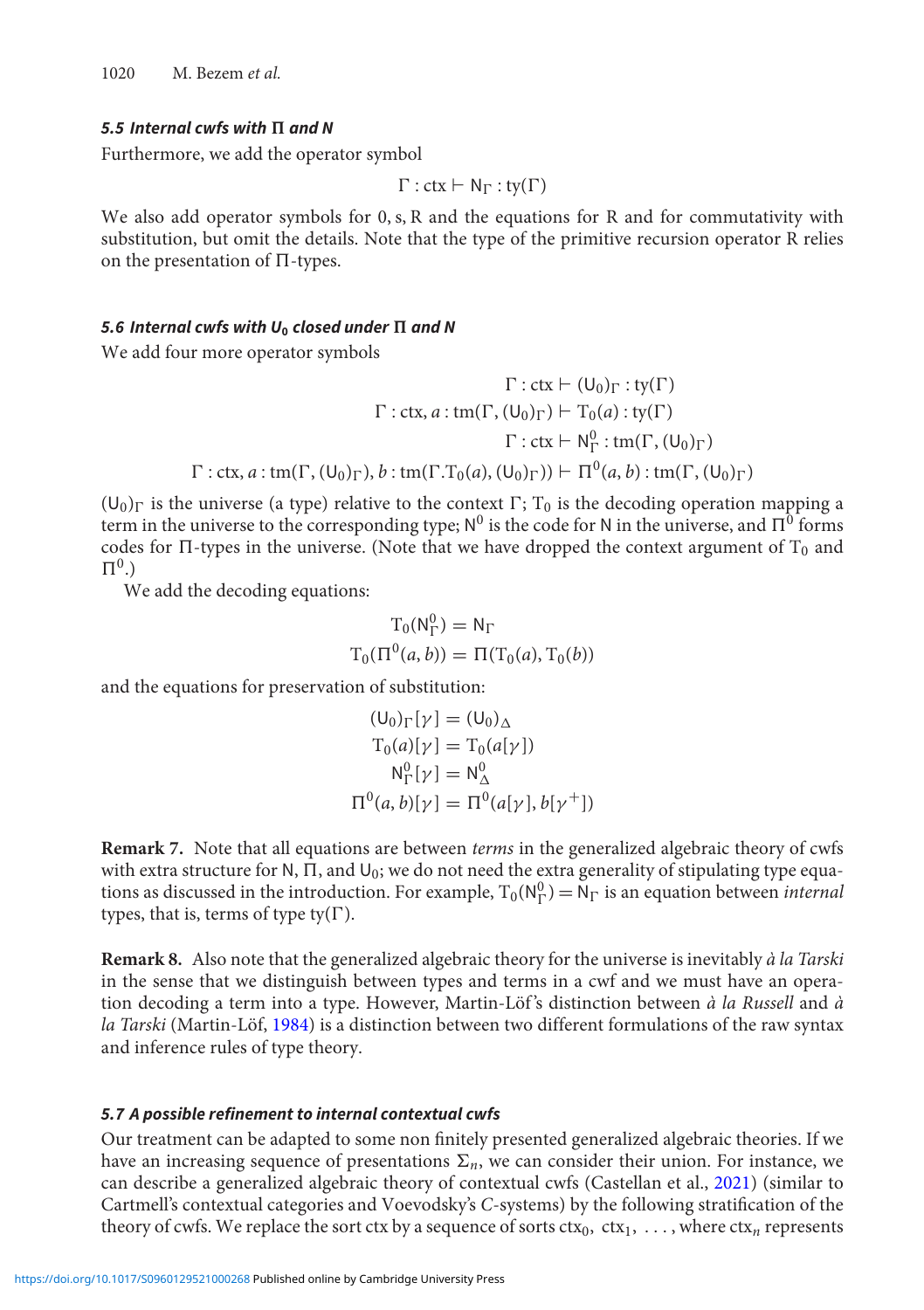the sort of contexts of length *n* and a corresponding sequence of sorts  $\text{tr}_{n}(\Gamma)$  for  $\Gamma$  in ctx<sub>*n*</sub> and tm<sub>*n*</sub>( $\Gamma$ , *A*) for *A* in ty<sub>n</sub>( $\Gamma$ ). Context extension  $\Gamma$ . *A* is now in ctx<sub>*n*+1</sub> if *A* is in ty<sub>n</sub>( $\Gamma$ ) and so on. We also add *destructors*: we have  $f(f)$  in  $ctx$ <sub>*n*</sub> and  $s(f)$  in ty<sub>n</sub>( $f(f)$ ) with  $\Gamma = f(f)$ . Similarly, we have a stratification of the sort of substitutions  $\hom_{n,m}(\Delta, \Gamma)$  for  $\Delta$  in ctx<sub>n</sub> and  $\Gamma$  in ctx<sub>m</sub>. The resulting models are *internal contextual cwfs* in a cwf.

**Remark 9.** Generalized algebraic presentations of contextual categories (C-systems) have been suggested by Voevodsky [\(2014\)](#page-17-3) and Cartmell [\(2018\)](#page-16-22).

# <span id="page-15-0"></span>**6. Related Work**

Streicher [\(1991](#page-17-4)) defined *doctrines of constructions* (contextual categories with suitable extra structure) as a notion of model of the Calculus of Constructions. He also constructed a term model and remarked that it is an initial object in a category of doctrines of constructions. Recently, Brunerie et al [\(2019\)](#page-16-23) presented a formalized proof in the Agda system that a formal system for Martin-Löf type theory forms an initial object in a category of contextual categories with extra structure for the type formers.

More generally, Voevodsky [\(2017\)](#page-17-0) outlined a new vision of the theory of syntax and semantics of dependent type theories. In this vision formal systems for dependent type theory are proved to be initial in suitable categories of models (*the initiality conjecture*). The above-mentioned contributions by Streicher and Brunerie et al are two examples of such characterizations. However, Voevodsky's aim was to go further and characterize a whole class of type theories and prove a general initiality result for this class with the aim to form the basis for a general metatheory of dependent type theory. Our work can be viewed as a contribution to Voevodsky's programme, since we prove an initiality theorem for the whole class of finitely presented generalized algebraic theories. Another characterization of a general class of dependent type theories and their initial models has been proposed by Uemura [\(2019\)](#page-17-5). Another related contribution is Palmgren and Vickers' [2007](#page-17-6) construction of initial models of essentially algebraic theories.

Altenkirch and Kaposi [\(2016](#page-16-9)) gave several examples of *quotient inductive-inductive types (qiits)*. Their main example is a definition of dependent type theory with  $\Pi$ -types and a universe, as a simultaneous definition in the Agda system (agda) of the data types Ctx of contexts, Sub( $\Delta$ ,  $\Gamma$ ) of substitutions,  $T_y(\Gamma)$ , and  $T_m(\Gamma, A)$  of terms. Their definition is *inductive-inductive* (Forsberg and Setzer, [2010](#page-16-24)), since the index sets of Sub, Ty, and Tm are generated simultaneously, and as a consequence are not indexed inductive definitions in the usual sense where the index sets are fixed in advance. Furthermore, it is a quotient inductive-inductive type since they also have constructors for identity types, as in a *higher inductive type*. There is a close relationship between this qiit and our initial internal cwf with  $\Pi$ -types and a universe. Like our definition, their qiit-definition uses cwf-combinators. Moreover, our sort symbols correspond to their formation rules (data type constructors), our operator symbols correspond to their introduction rules (constructors), and our equations correspond to their propositional identities. However, a differerence is that our equations are judgmental equalities while theirs are propositional. As a consequence, they use transport maps when moving between identical types.

The notion of qiit is the latest in a series of generalizations of inductive type (inductive family, inductive-recursive type and family, inductive-inductive type, higher inductive type) extending Martin-Löf type theory. Kaposi et al. [\(2019\)](#page-16-25) developed a general theory of qiits. This includes a notion of signature for a qiit, the notion of an algebra of such a signature, and a construction of initial algebras. In particular, they introduce a domain-specific type theory of signatures (and implement it in Agda), and define a signature for a qiit to be a context in this theory. It would be interesting to try to relate such signatures for qiits to the presentations of generalized algebraic theories in our paper, but this is beyond the scope of the present paper.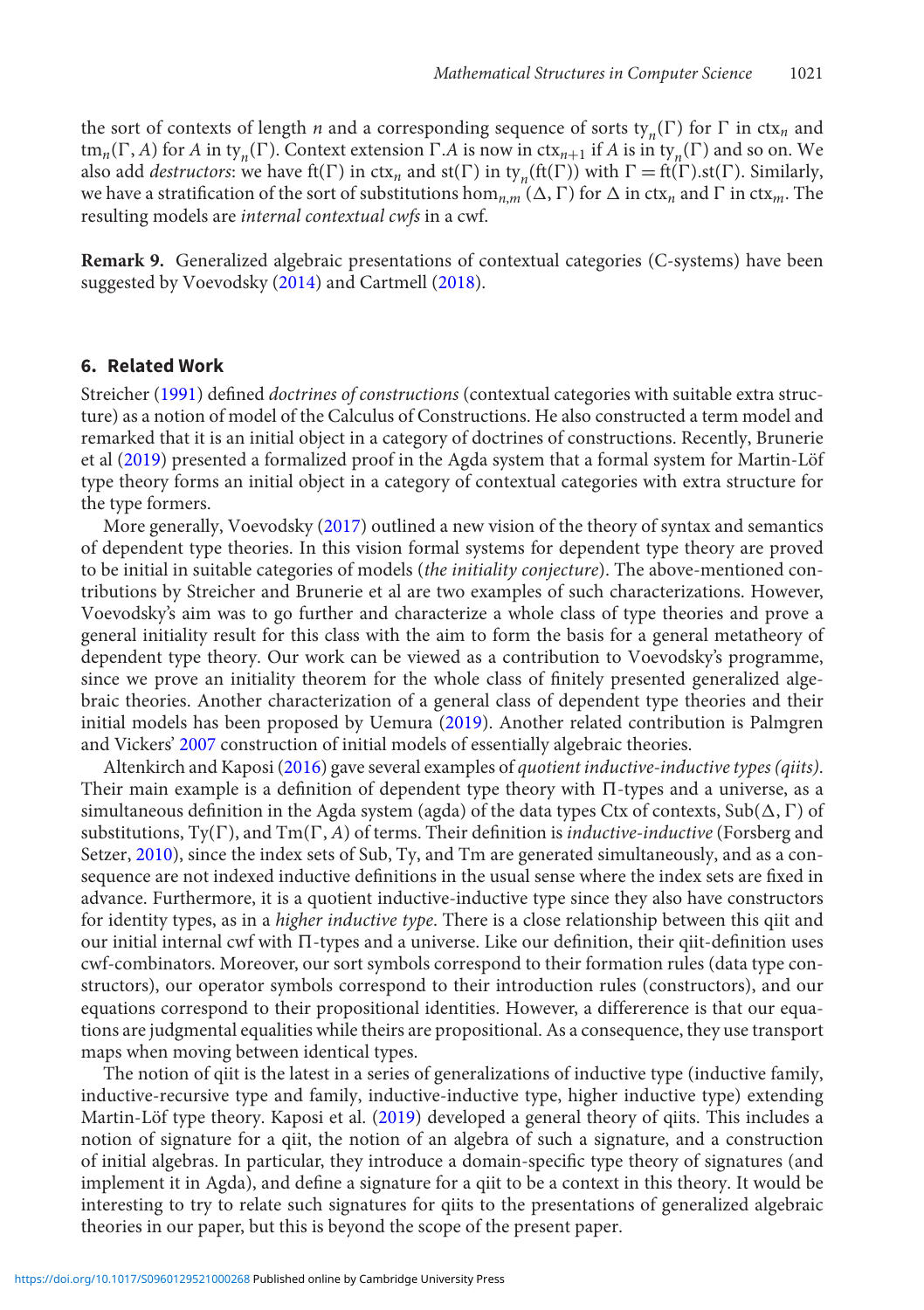**Acknowledgements.** We are grateful to the anonymous referees for constructive criticism and pointers to related work. We would also like to thank Andrej Bauer, John Cartmell, and Christian Sattler for useful comments.

## **References**

The Agda wiki. http://appserv.cs.chalmers.se/users/ulfn/wiki/agda.php.

- <span id="page-16-7"></span>Aczel, P. (1978). The type theoretic interpretation of constructive set theory. In: *Logic Colloquium 1977 (Proc. Conf., Wrocław, 1977)*, vol. 96. *Stud. Logic Foundations Math.* Amsterdam-New York, North-Holland, 55–66 .
- <span id="page-16-8"></span>Aczel, P. (1998). On relating type theories and set theories. In: Altenkirch, T., Reus, B. and Naraschewski, W. (eds.) *Types for Proofs and Programs*. Springer, 33–46.
- <span id="page-16-9"></span>Altenkirch, T. and Kaposi, A. (2016). Type theory in type theory using quotient inductive types. In: Bodík, R. and Majumdar, R. (eds.) *Proceedings of the 43rd Annual ACM SIGPLAN-SIGACT Symposium on Principles of Programming Languages, POPL 2016, St. Petersburg, FL, USA, January 20–22, 2016*. ACM, 18–29.
- <span id="page-16-16"></span>Awodey, S., Frey, J. and Speight, S. (2018). Impredicative encodings of (higher) inductive types. In: *Proceedings of the 33rd Annual ACM/IEEE Symposium on Logic in Computer Science (LICS 2018)*. New York, NY, USA, Association for Computing Machinery.
- <span id="page-16-17"></span>Birkhoff, G. (1935). On the structure of abstract algebras. In: *Proceeding of the Cambridge Philosophical Society*, vol. 31, 433–454.
- <span id="page-16-23"></span>Brunerie, G. (2019). A formalization of the initiality conjecture in Agda. Slides from a talk about joint work with Menno de Boer, Peter Lumsdaine, and Anders Mörtberg, at HoTT, Pittsburgh, CMU.
- <span id="page-16-2"></span>Cartmell, J. (1978). *Generalized Algebraic Theories and Contextual Categories*. D. Phil., Oxford University.
- <span id="page-16-3"></span>Cartmell, J. (1986). Generalized algebraic theories and contextual categories. *Annals of Pure and Applied Logic* **32** 209–243.
- <span id="page-16-22"></span>Cartmell, J. (2018). Generalised algebraic axiomatisations of contextual categories. [https://www.researchgate.net/](https://www.researchgate.net/publication/325763538_Generalised_Algebraic_Axiomatisations_of_Contextual_Categories) [publication/325763538\\_Generalised\\_Algebraic\\_Axiomatisations\\_of\\_Contextual\\_Categories](https://www.researchgate.net/publication/325763538_Generalised_Algebraic_Axiomatisations_of_Contextual_Categories).
- <span id="page-16-0"></span>Castellan, S., Clairambault, P. and Dybjer, P. (2015). Undecidability of equality in the free locally cartesian closed category. In *13th International Conference on Typed Lambda Calculi and Applications, TLCA 2015, July 1–3, 2015, Warsaw, Poland*, 138–152.
- <span id="page-16-1"></span>Castellan, S., Clairambault, P. and Dybjer, P. (2017). Undecidability of equality in the free locally cartesian closed category (extended version). *Logical Methods in Computer Science* **13** (4).
- <span id="page-16-21"></span>Castellan, S., Clairambault, P. and Dybjer, P. (2021). Categories with families: Unityped, simply typed, and dependently typed. In: Casadio, C. and Scott, P. J. (eds.) *Joachim Lambek: The interplay of Mathematics, Logic, and Linguistics*, Outstanding Contributions to Logic, Editor-in-Chief: Sven-Ove Hansson. vol. 20. Springer.
- <span id="page-16-18"></span>Clairambault, P. and Dybjer, P. (2011). The biequivalence of locally cartesian closed categories and Martin-Löf type theories. In: *Typed Lambda Calculi and Applications - 10th International Conference, TLCA 2011, Novi Sad, Serbia, June 1–3, 2011. Proceedings*, 91–106.
- <span id="page-16-19"></span>Clairambault, P. and Dybjer, P. (2014). The biequivalence of locally cartesian closed categories and Martin-Löf type theories. *Mathematical Structures in Computer Science* **24** (6).
- <span id="page-16-12"></span>Curien, P., Garner, R. and Hofmann, M. (2014). Revisiting the categorical interpretation of dependent type theory. *Theoretical Computer Science* **546** 99–119.
- <span id="page-16-4"></span>Dybjer, P. (1996). Internal type theory. In: *TYPES 1995, Types for Proofs and Programs*, vol. 1158. Lecture Notes in Computer Science. Springer, 120–134.
- <span id="page-16-24"></span>Forsberg, F. N. and Setzer, A. (2010). Inductive-inductive definitions. In Dawar, A. and Veith, H., editors, *Computer Science Logic, 24th International Workshop, CSL 2010, 19th Annual Conference of the EACSL, Brno, Czech Republic, August 23–27, 2010. Proceedings*, vol. 6247. Lecture Notes in Computer Science. Springer, 454–468.
- <span id="page-16-15"></span>Freyd, P. (1964). *Abelian Categories*. New York, Harper and Row.
- <span id="page-16-5"></span>Hofmann, M. (1994). On the interpretation of type theory in locally cartesian closed categories. In: Pacholski, L. and Tiuryn, J. (eds.) *CSL*, vol. 933. Lecture Notes in Computer Science. Springer.
- <span id="page-16-14"></span>Hofmann, M. (1995). Conservativity of equality reflection over intensional type theory. In: Berardi, S. and Coppo, M. (eds.) *Types for Proofs and Programs, International Workshop TYPES 1995, Torino, Italy, June 5–8, 1995, Selected Papers*, vol. 1158. Lecture Notes in Computer Science. Springer, 153–164.
- <span id="page-16-13"></span>Hofmann, M. (1996). Syntax and semantics of dependent types. In: Pitts, A. and Dybjer, P. (eds.) *Semantics and Logics of Computation*. Cambridge University Press.
- <span id="page-16-10"></span>Hofmann, M. (1997). *Extensional Constructs in Intensional Type Theory*. CPHC/BCS distinguished dissertations. Springer.
- <span id="page-16-11"></span>Hofmann, M. and Streicher, T. (1994). A groupoid model refutes uniqueness of identity proofs. In: *LICS 1994*, 208–212. IEEE Press.
- <span id="page-16-25"></span>Kaposi, A., Kovács, A. and Altenkirch, T. (2019). Constructing quotient inductive-inductive types. *Proceedings of the ACM on Programming Languages*, **3** (POPL) 2:1–2:24.

<span id="page-16-20"></span>Martin-Löf, P. (1984). *Intuitionistic Type Theory*. Bibliopolis.

<span id="page-16-6"></span>Martin-Löf, P. (1992). Substitution calculus. Notes from a lecture given in Göteborg.